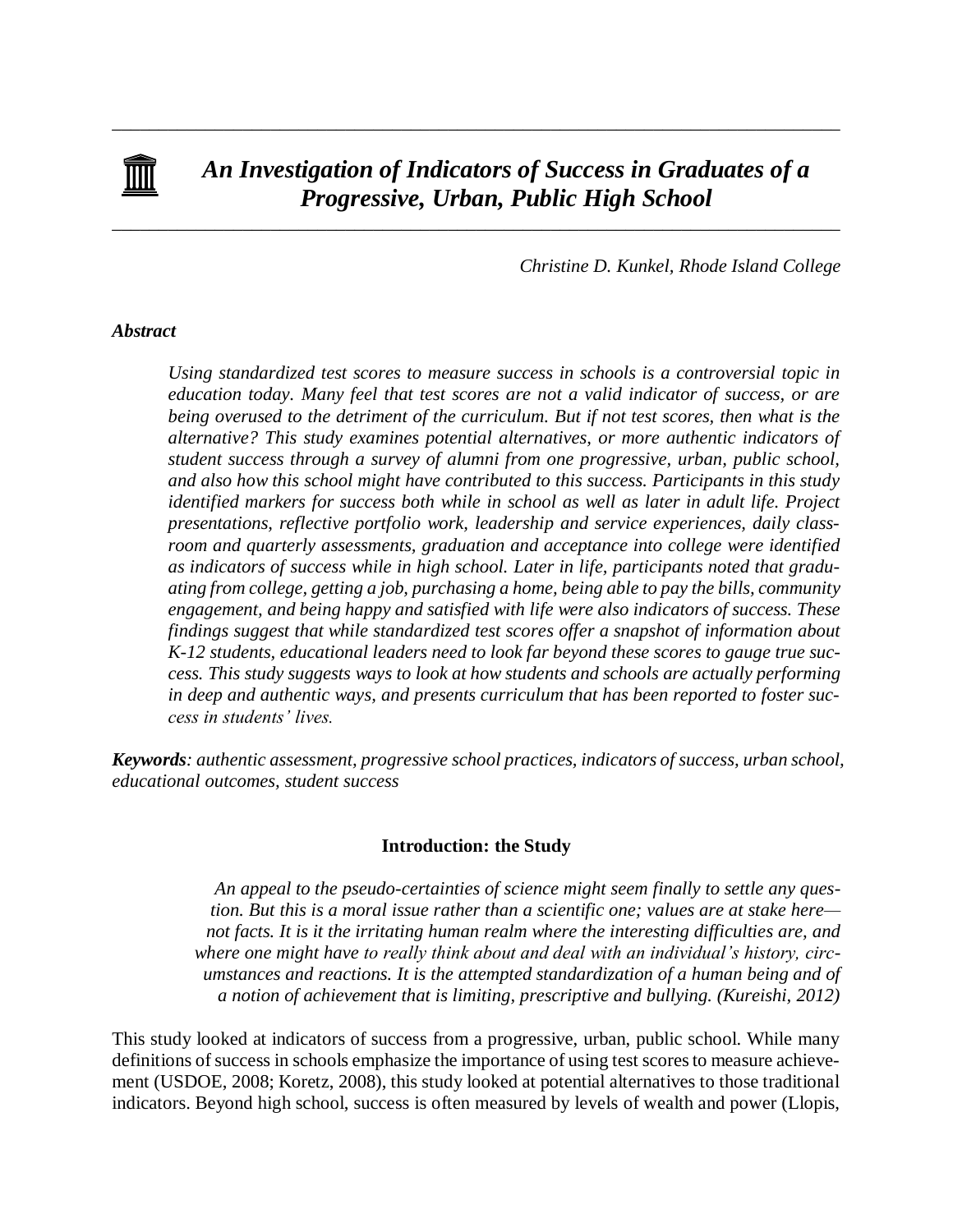2012). But might not the measure of success in life be more of a personal interpretation? This study will also suggest other ways success could be defined later in life through the responses given on this survey.

The word "progressive" in this study described the type of school these participants attended. Progressivists "believe that the ability to apply knowledge in a variety of contexts is the true test of a well-educated learner" (Nelson, 2011, p. 12). As such, experiential curriculum and authentic practices were incorporated into Key Learning Community's practices to foster student participation and leadership in a democratic society (Key L.C. Web Site, 2010). "Authentic practices" was defined as theme-based, project-focused curriculum, and assessment practices that consider individual student performances as opposed to standardized comparisons (see Figure 1). Indicators of success in this study, then, extended far beyond standardized test scores.

# **Setting**

 The school in this study was the Key Learning Community, which originally opened as an elementary Magnet School in 1987. In the following 12 years, the school expanded to include a middle school, and then finally a high school serving a total of over 600 students once the full K-12 was in place. Cited by Howard Gardner as "the first Multiple Intelligences school in the world" (Gardner, 2009, p. 7), the school received much attention nationally as well as internationally. Great thinkers such as Howard Gardner, Mihaly Csikszentmihalyi, and David Henry Feldman kept close contact with the school as their theories and ideas were being implemented in the school's curriculum and assessment.

 The school was a K-12 public school in a mid-size urban city. When the school opened in 1987, approximately 30% of the students received free or reduced lunch. More recently, 84% of this school's students receive free or reduced lunch (IDOE, 2013).

 The school did not receive Title I funds until 2006, when the majority of the student population was determined to be "high poverty" by district administrators. While test scores early on (from 1987 through the 1990's) were always above state averages, this school had never met Adequate Yearly Progress (AYP) goals in the more recent No Child Left Behind (USDOE, 2001) era (from 2001 to 2015). But during the time the participants of this study attended Key, standardized test scores were never the focus at this school. During this period, Key Learning Community used more progressive means of assessment to document student success such as project presentations and exhibitions, along with the school's unique progress reports that incorporated narratives and descriptive symbols (Key Learning Community Web Site, 2010). The educators at Key considered these practices more authentic "performances of understanding" (Blythe and Associates, 1998).

#### **Historical Perspective**

 For over a century, many educators in the U.S. have been interested in providing a more progressive curriculum for their students. John Dewey developed his Lab School in the 1890's, and was known for his use of experiential curriculum (Archambault, 1974). In 1930, a grand study was conducted called the "Eight Year Study," where investigators studied the outcomes of progressive school practices (Aikin, 1942). In this study, 30 schools participated and developed curriculum, mostly progressive, that fostered skills and capacities in their students that they felt would better ensure success in college. Interestingly, the Carnegie Foundation and the College Entrance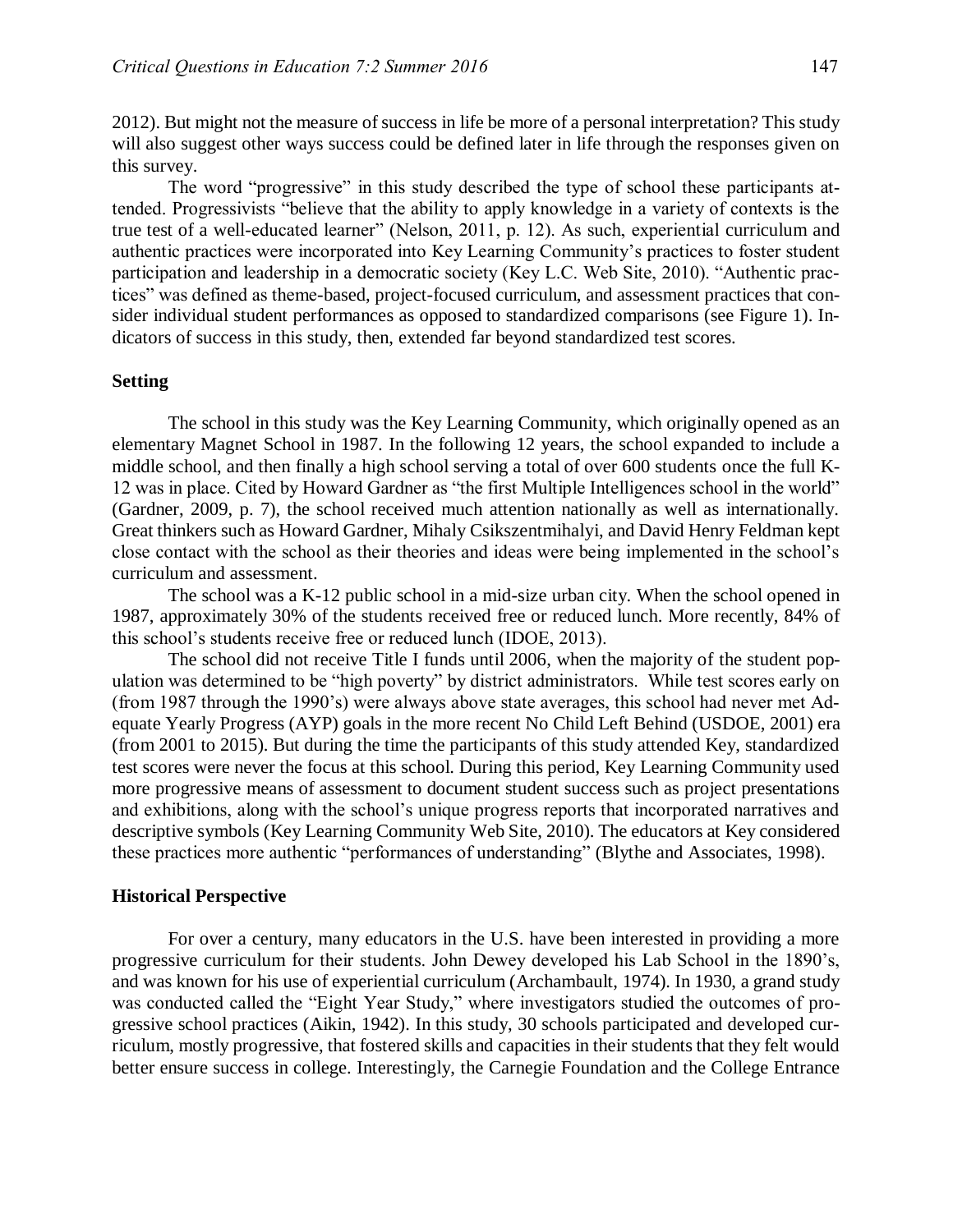Examination Board (CEEB) were early sponsors of the study, and pushed for the use of standardized tests to measure the success of this experiment. But the schools involved pushed back because they felt this could not measure the work they were doing, and actually were able to stave off the use of these tests. Since there were no test scores to measure success, these schools had to look to other indicators. In the end, the outcomes reported in students who participated were "…stronger leadership, better intellectual abilities, better understanding of democracy, and a keener interest in good books…" than students who did not (Kridel & Bullough, 2007, p. 22).

 Fast forward to 1987, when the current standards and assessment movement was establishing significance in this country, and extensive standardized testing was becoming status quo in most public schools in the U.S. As an important contributor to that work, even Lauren Resnick, noted: "Many of the tests we do use are unable to measure what should be the hallmark of a thinking curriculum: the cultivation of students' ability to apply skills and knowledge to real-world problems. Testing practices may in fact interfere with the kind of higher skills that are desired" (Resnick, L., as cited in Marzano, Pickering, McTighe, 1993, p. 10).

 As time moved forward, the standards and standardized testing movement gained ground. At the turn of the millennium, Howard Gardner (2000) sounded a warning cry, "I believe that many of our current testing policies, no matter how well intentioned, are fundamentally misguided. We are moving toward implementing an education that, at best, is suited to an earlier era, where the amassing of mountains of information was seen as the mark of an educated person" (Gardner, 2000, p. 260).

### **Today's Dilemma**

 Today, the "Common Core State Standards" (CCSSI, 2014) dominate most public schools' policies in both curricular as well as assessment practices, and PARCC and SMART assessments are being used in many states to measure the Common Core standards (National Conference of State Legislatures, 2015). But while the Common Core standards and these new assessments are only beginning to be implemented, the Elementary and Secondary Education Act (ESEA) was reauthorized in December as The Every Student Succeeds Act (ESSA). The ESSA (USDOE, 2015) has added wind to the sails of educators who have been frustrated with the constraints of the previous ESEA, the well-known No Child Left Behind Act. Through the years, many scholarly voices have been engaged in public discourse on how to best measure success in today's schools, and now this conversation intensifies. In a recent interview on National Pubic Radio, Linda Darling-Hammond explained some of the problems with the state and federal testing policies, and how the tests are designed and used. She asked: "Will we move from a test-and-punish philosophy, which was the framework for No Child Left Behind, to an assess-and-improve philosophy? Will we move from the old multiple choice tests to more open-ended assessments that allow kids to explain their thinking and evaluate and investigate and research and demonstrate their learning?" (Darling-Hammond, 2013).

 Why bother to look at indicators of success that do not focus on the more quantifiable standardized test scores? Basically, because standardized test scores are too simplistic in their function to report on the complexities of what goes on in public schools today. Grinell and Rabin (2013) confirm that when looking for indicators of success in a school, one must acknowledge

…that a deep understanding of the complexities of the educational landscape must take into account the interdependence of the often competing and at times incommensurable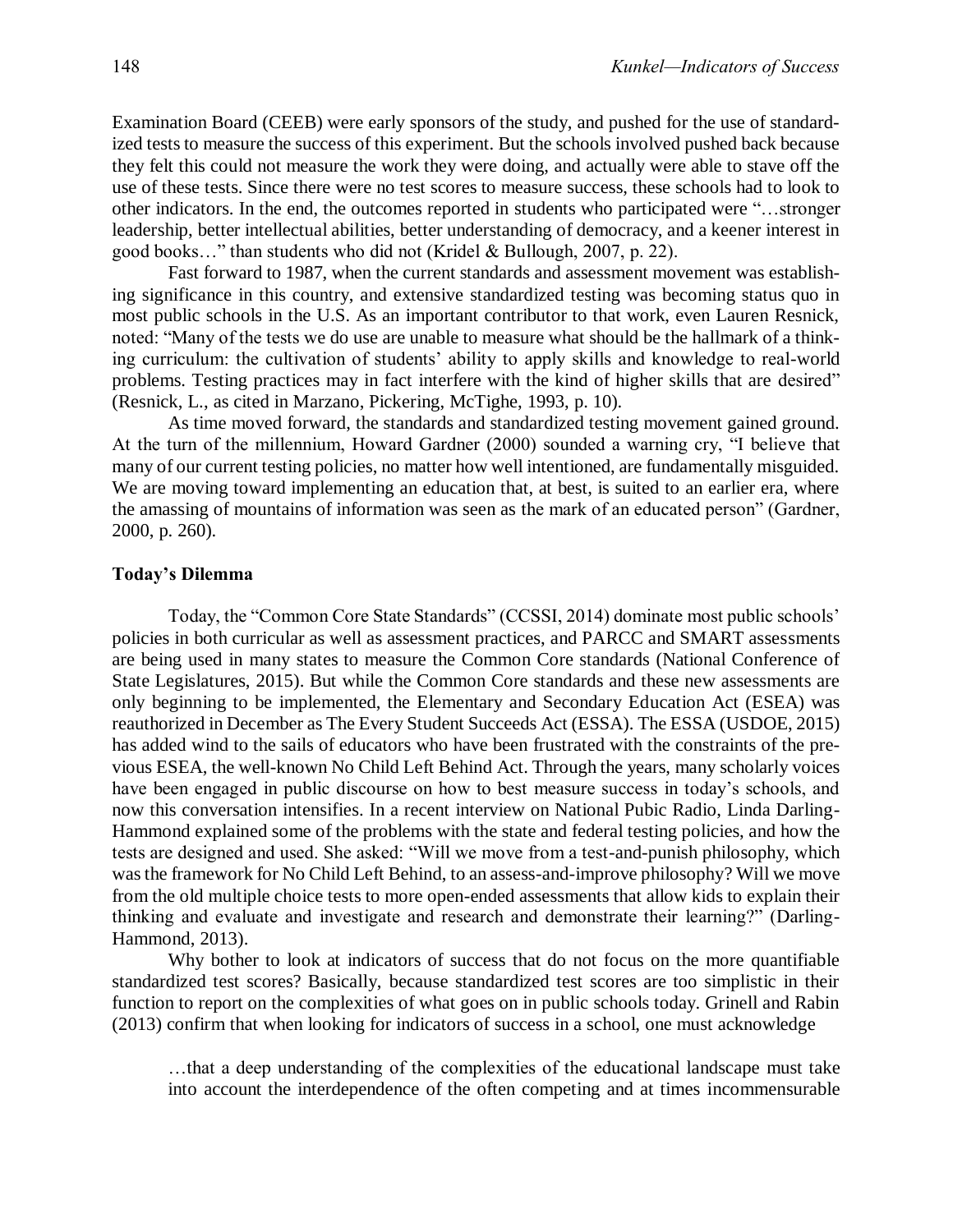educational concepts, theories and practices played out in the context of the multifaceted experiences of actual children in classrooms and in the context of diverse communities with often very different economic and social capital... (p. 751)

In their paper, these authors strongly caution about using simplifications such as standardized test scores to represent the achievement of students, or more generally, the overall quality of a school.

 So then, if standardized test scores are too simplistic to fully report on schools' achievements, what is more appropriate? Participants in this study reported important indicators of success both during their high school experiences, and then later in life. Indicators during high school included a successful apprenticeship experience, a quality digital portfolio that reflects many successful experiences during high school, a significant service record, quality project presentations, the achievement of a high school diploma, National Honor Society status, acceptance into college, exhibitions of leadership, and quality daily class work.

 The indicators of success reported by participants in this study that occurred after high school included: college attendance and persistence, earning a certificate or college degree, employment, working hard, making a living, paying the bills, enjoying the fruits of your labor, raising a family, home ownership, community involvement, leadership, volunteerism/service to community, pursuing your dreams, project management savvy, and feeling happy, satisfied, and fulfilled.

 This study explored indicators of success during school and outcomes experienced later in life. Do these indicators of success offer a quality alternative to standardized measures to show how students are doing in school? This study looks to contribute to this conversation.

#### **Research Questions**

 This study explored to what degree former students from one progressive, public, urban school perceived themselves to be successful in high school. It also looked at their perceptions of feeling happy and successful today and then to what degree the participants perceived the practices from this school helped them to achieve this happiness and success. The study was guided by the following four questions:

1. What are the participants doing today?

2. In what ways do alumni from this progressive, public, urban school perceive themselves as having been successful?

3. In what ways do participants attribute their success to the practices of this unique school? 4. What are the indicators of success demonstrated by alumni of this progressive, urban, public school?

#### **Theoretical Framework**

 This study is situated in the social justice framework first influenced by James B. Macdonald (Macdonald, 1995), who looked at curriculum from an "impulse for justice, equity and fairness" (as cited by Pinar et al., 1995, p. 628). He believed that "the liberation of human potential in a framework of democratic rights, responsibilities, and practices, leading toward a better realization of justice, equality, liberty, and fraternity" provides a better foundation for school design (Macdonald, 1995, p.154). Howard Gardner's Multiple Intelligences theory also enhances the social justice framework in education, as schools that use MI in their curriculum free students to better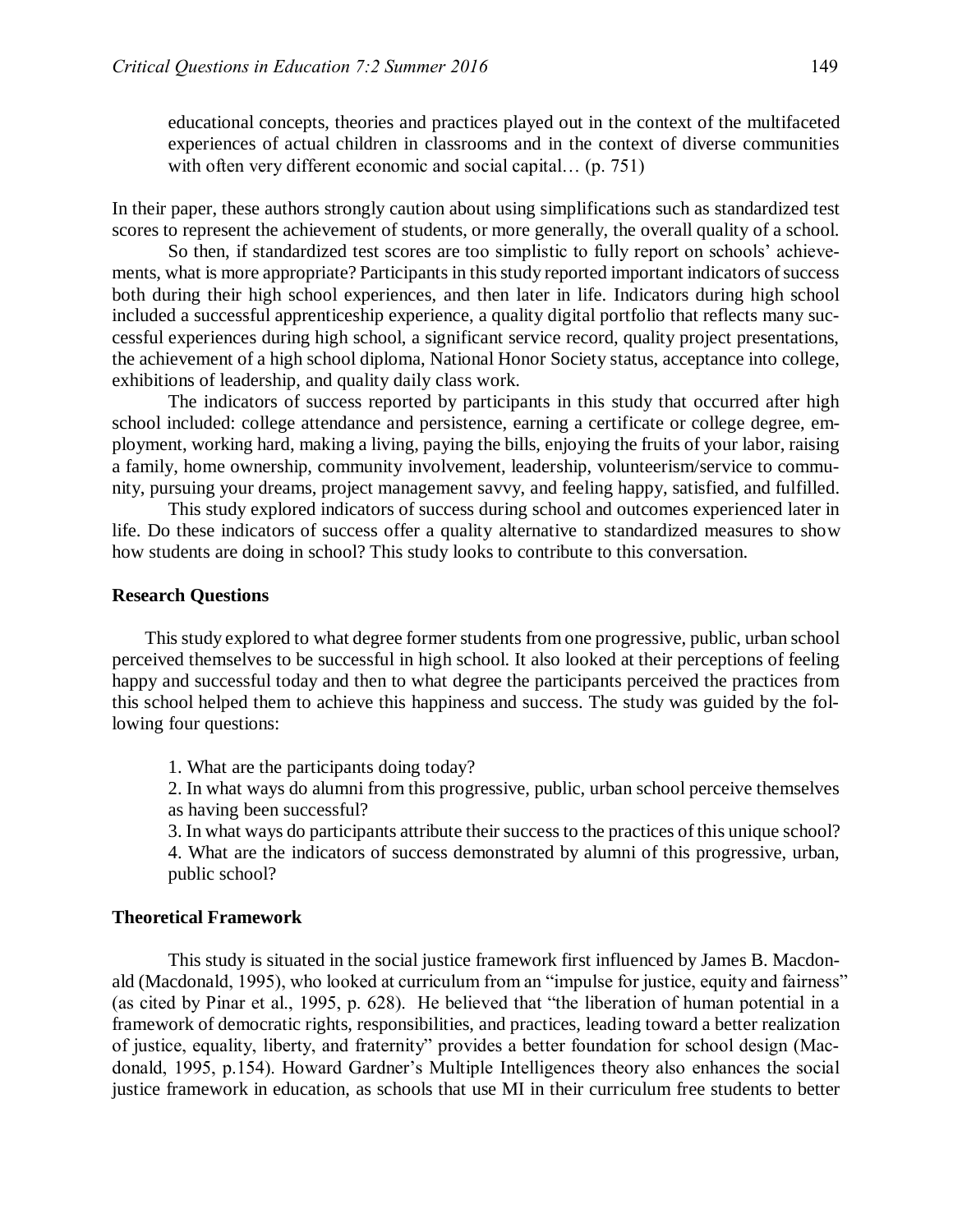find and express their individual strengths. Many scholars agree that the Multiple Intelligences Theory provides a strong foundation for teaching and enhancing social justice in schools (Johnson, 2008; Gould et al., 2014; Michelli & Keiser, 2005). Gardner has identified 8 separate intelligences (2000), and noted that by recognizing all multiple intelligences people have more capacities and strengths than those found in traditional intelligence tests alone. By realizing, for example, their musical or even intrapersonal intelligence, people are able to express important skills and expertise in more areas than just the two (linguistic and mathematical) utilized on most standardized tests. In this way, ideals of social justice are better addressed as more people are able to develop a sense of agency, make important decisions for their future and contribute to the community. People are not shut out of future opportunities for success due to inadequate test scores that have such a narrow scope.

 The work of John Dewey (who strongly influenced Macdonald's work) influences the social justice framework here as well. Dewey (1916/1944) strongly encouraged the full implementation of democratic principles in schools:

A society which makes provision for participation in its good of all its members on equal terms and which secures flexible readjustment of its institutions through interaction of the different forms of associate life is in so far democratic. Such a society must have a type of education which gives individuals a personal interest in social relationships and control, and the habits of mind which secure social changes without introducing disorder. (p. 99)

Finally, one cannot discuss "social justice" in education without considering the work of Paulo Freire. In *Pedagogy of the Oppressed*, Freire (1970/1994) discussed what it means to be oppressed, but he also laid out the design for the curriculum to achieve social justice: "… it cannot present its own program but must search for this program dialogically with the people, it serves to introduce the pedagogy of the oppressed, in the elaboration of which the oppressed must participate" (p. 105). In this, Freire asserted that this program is: "a pedagogy which must be forged *with*, not *for the* oppressed (whether individuals or peoples) in the incessant struggle to regain their humanity" (italicization and parentheses original to author's work, p. 30).

 The school's curriculum in this study was designed to be consistent within a strengthsbased Multiple Intelligences (Gardner, 1983) framework, using James B. Macdonald's model for creating theme-centered curriculum (Macdonald, 1971) in the spirit of fostering a democratic environment for students (Dewey, 1916/1944; Freire, 1970/1994). This very progressive model of education was operationalized with project-based learning, and authentic curriculum including a class based on Flow Theory (Csikzentmihalyi, 1990) as well as electives for students called "Pods" to give them time for enrichment in their area of strength. The assessment process, which assessed the cognitive development of each of the multiple intelligences, was developed from the work of David Henry Feldman's "Universal to Unique" Continuum (1999). Student mentorships and internships were integrated into the curriculum as well as weekly Community Learning Opportunities (CLO's) so that students spent substantial time out in the community. Teaching "ideals of democracy" and preparing students to be leaders in the community grounded the vision at the Key Learning Community, and authentic pedagogy anchored the practice. These examples of authentic pedagogy are illustrated on Figure 1, the *Key Learning Community—Theory to Reality Curriculum Model* (below).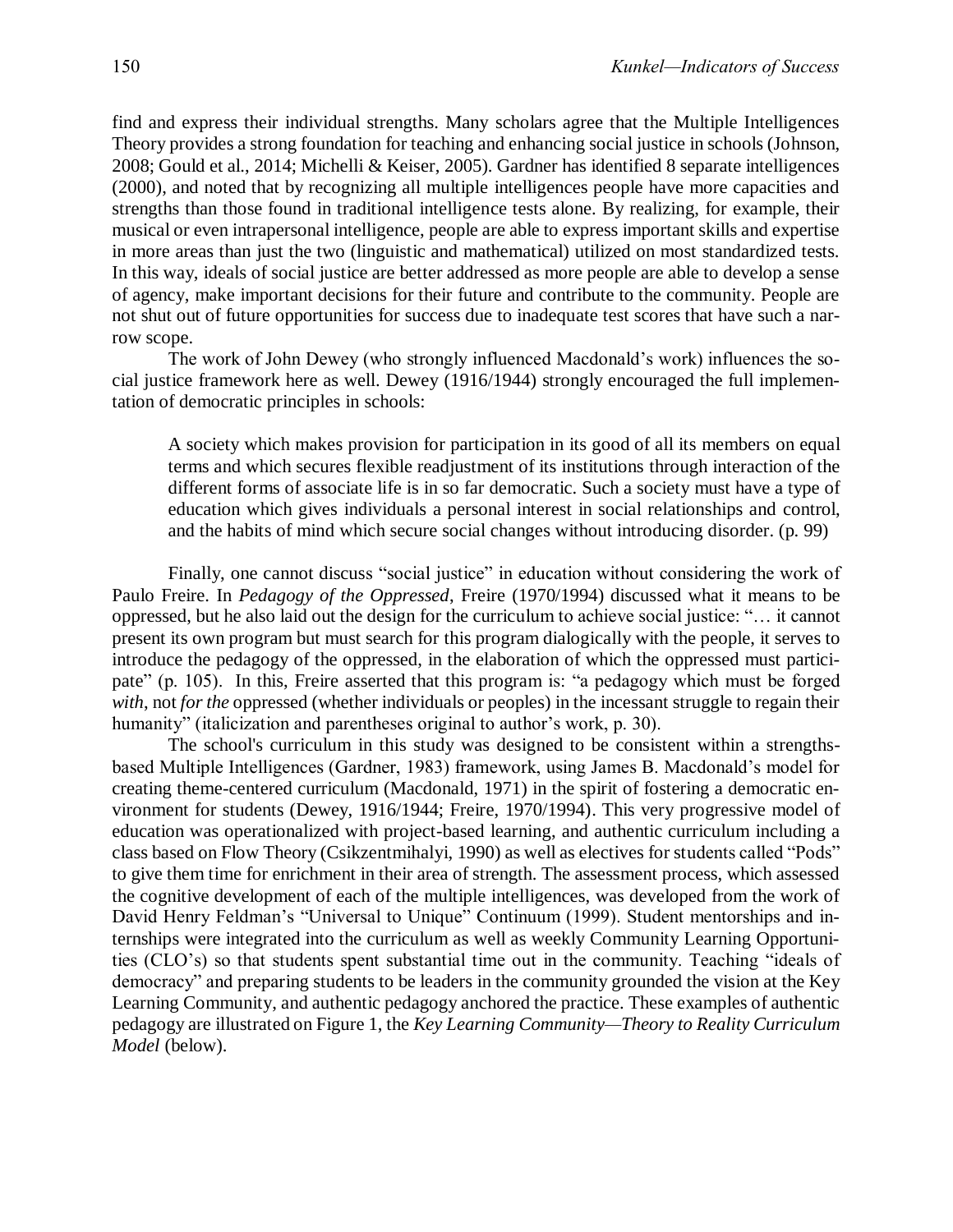

# Key Learning Community - Theory to Reality

**FIGURE 1 - The Key Learning Community Curriculum Model**

Education that considers social justice theory looks to liberate students so they might free themselves from the bondages of oppression and/or poverty, and take responsibility for their own learning and life. By providing educational experiences that allow students to discover and use their strengths in their educational process, the power can shift to the personal level where students learn they can control their own destiny, and develop a strong sense of agency. The school in this study looked to implement the democratic ideals of Macdonald, Gardner, Dewey and Friere because by using this authentic curriculum, assessment and pedagogy in daily practice, students had a greater opportunity to realize their strengths, take control of their educational experience, and become the masters of their own success.

 It's important to note that if learning experiences had been strongly shaped by test-prep curriculum for the participants of this survey, there would have been a forced math and linguistics focus, teachers would have been required to teach a very narrow curriculum and students would not have had the opportunity to participate more fully in their own learning based on their strengths. They would never have properly learned to identify and develop their individual strengths, including the full array of the 8 multiple intelligences. With this, assessment would likely have taken a heavy multiple choice test focus, and students would not have had the opportunity to experience more authentic assessment practices to display their learning (as is the case in most urban, public schools). Since there was a heavy focus on project presentations and other authentic "performances of understanding" (Blythe and Associates, 1998) at this school, there is an opportunity to analyze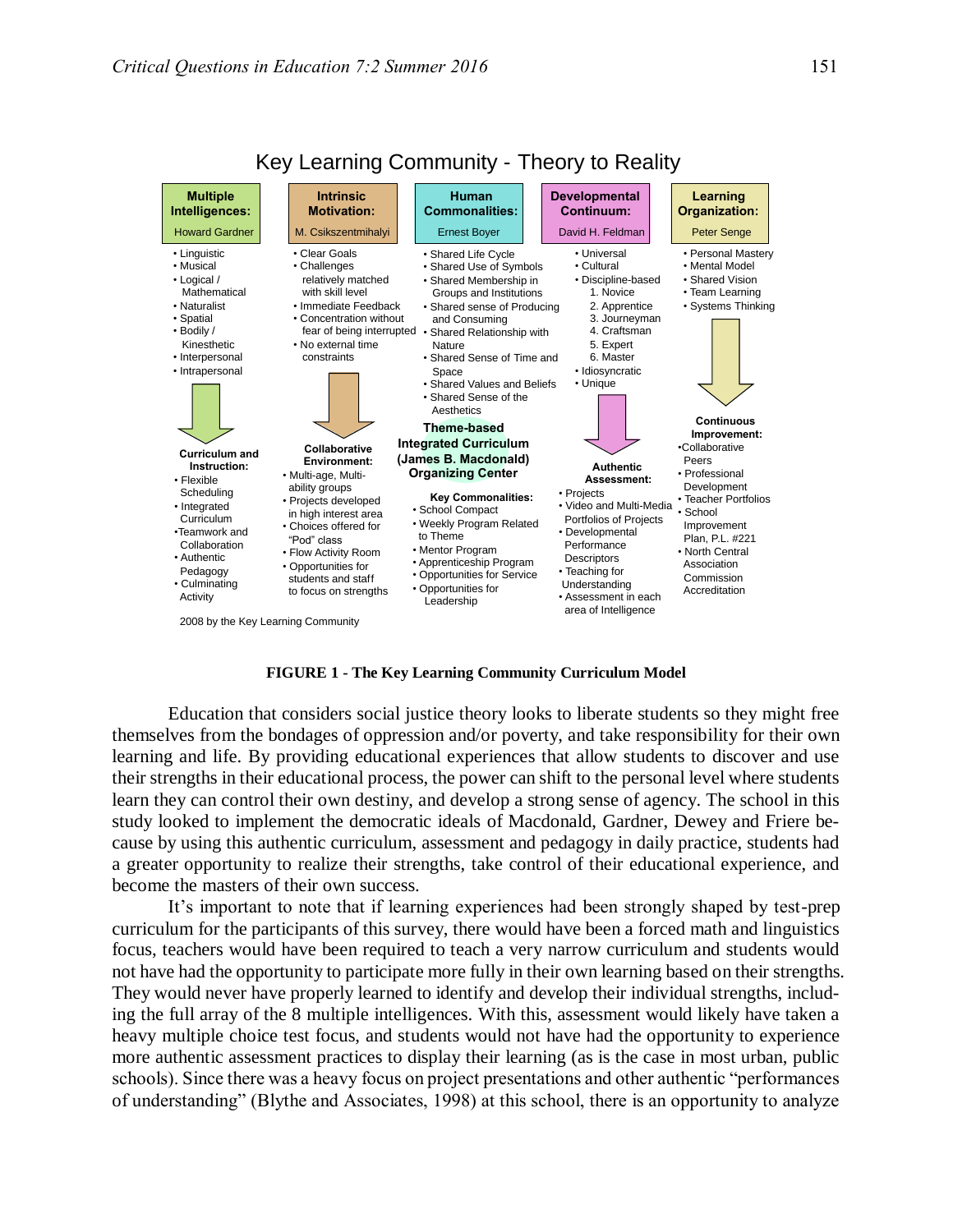alternative "indicators of success" (beyond test scores) in this study.

# **Methodology**

 This research design is an exploratory study. The purpose of the study was to examine participants' perceptions of indicators of success while they attended this school, their levels of success and happiness after high school, and then how their success in life after school might be attributed to their experiences at the Key Learning Community. The responses from the survey in this study will help evaluate how a non-traditional, and non-test prep program prepared urban, public school students for the world after high school using indicators of success other than standardized test scores.

#### *Survey Development*

 The survey used in this study was constructed collaboratively in 2011 with input from the school's past and current administrators (at that time), past and current teachers, community supporters of the school, as well as with input from Howard Gardner. An initial draft of the survey questions was circulated through e-mail, and the survey development group sent feedback with ideas for questions that should be deleted, added, or re-worded. The intent of the survey was to have the participants (who were all former students) report which specific experiences—during their time at this school—contributed to their success then, as students, and now.

 There were 65 questions in the survey. Of these, 36 were multiple selection questions, and 29 of the questions were open ended. The survey could be completed in 30-60 minutes. Topics of questions included current and past educational and employment situations, practices at the school that were helpful with college and career success, as well as current leadership and community participation. Almost every topic queried asked a multiple selection question followed by an open response question designed to draw out more detail in the response. An example would be to ask the participants to select from a list of possible experiences that they valued while at Key (as seen in Figure 2). The follow-up open-ended question would then ask, "Were there any additional valuable experiences at this school not mentioned in the previous question?"



Which experiences at Key were valuable to you?-Check all that apply-

**Figure 2: Data Sample**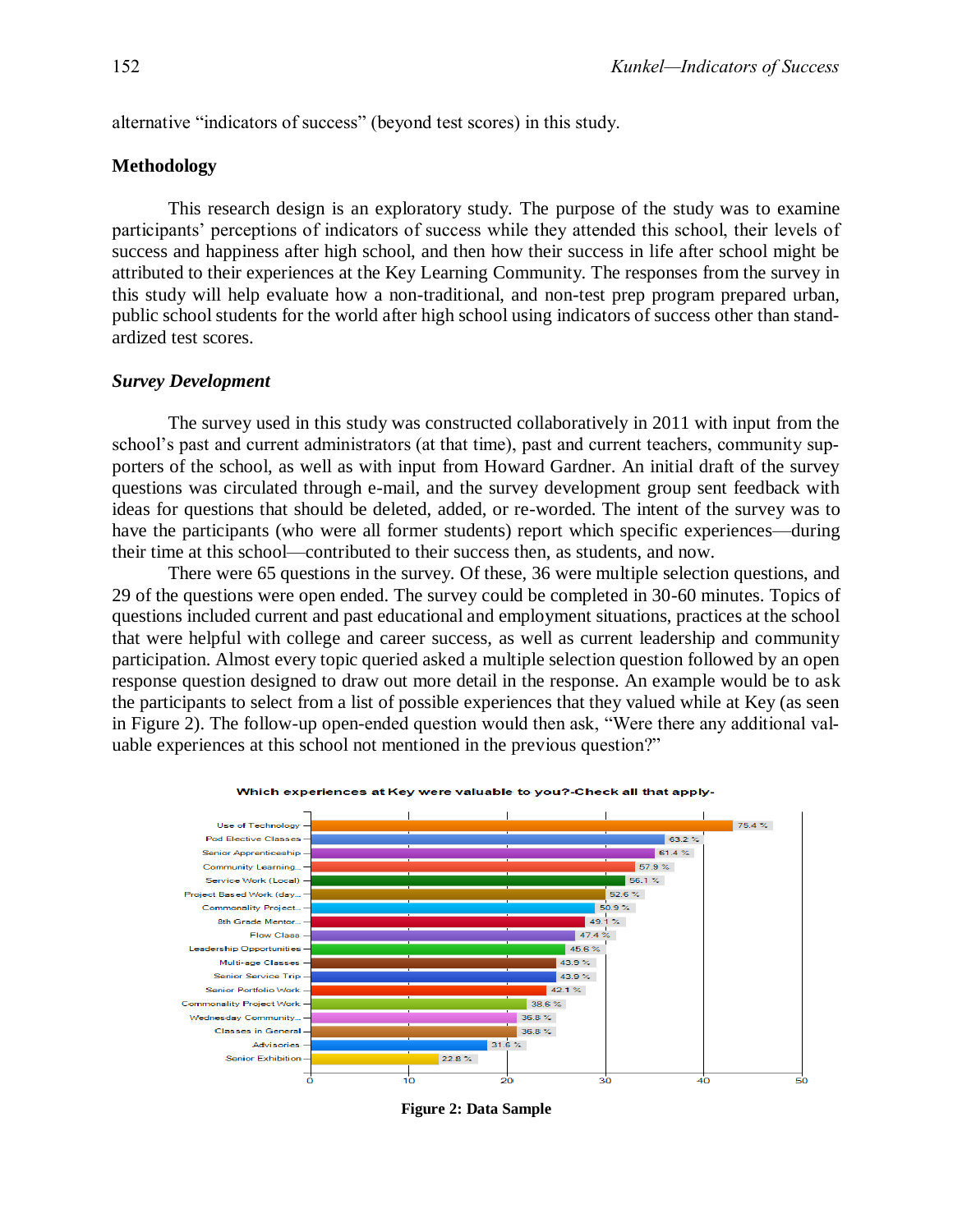Participants were recruited completely through online social media. The sites used were the school's web site and a Facebook page created and used heavily by the school's alumni and graduates. An invitation to participate and a link to the survey were posted in both locations.

 Respondents to the survey ranged in age from 18-30 years old (in 2012). The actual demographics of the school have historically been highly varied as the school worked to recruit a strongly diverse population, so these students came from backgrounds ranging from deep poverty to upper middle class status. The eligibility requirements for the study were that all participants are graduates or alumni of this particular urban, public, progressive magnet school, and all participants reported to be former students. There were 57 completed responses, and there were just under 200 high school graduates from this school at the time of the survey.

 Survey respondents were former students who attended or graduated from 1987 to 2012. Their demographics:

 •61.4% of the respondents were female and 38.6% male. •64.9% identified as Caucasian, while 26.3% indicated African-American, 8.8% mixed race, 1.8% Native American, and 1.8% "other." •52.6% indicated that their family always had the money to pay the bills while they were Key students, 29.8% indicated their family usually had enough money to pay the bills, 14% indicated their family struggled to pay the bills, and 3.5% indicated that their family could not pay the bills on their own, and relied on government help.

Participants of this study were asked about their experiences during their time at the Key Learning Community including their standardized test performance, but also had ample opportunity to report the many other ways they were successful in school and are currently successful in their adult lives. These responses provide a rich data set for this study.

### *Coding Process*

 Through a coding process, as suggested by Cresswell (2009), themes were extracted from the data in two ways. The first was through the percentage of times that specific responses were reported in the survey. For instance, participants were asked, "Which experiences at the school were valuable?" They then had the opportunity to check all that applied. (See Figure 2.)

 A second means of drawing themes from the data came from the participants' rich and descriptive narrative responses following various questions. These data have been coded and compiled into the themes reported in the next section.

The specific task of coding began by reading through and then organizing all of the survey data. Using Creswell's (2009) method to prepare the data for analysis and interpretation, all of the qualitative data were coded and then triangulated against the quantitative data to determine the overarching themes from the data. Creswell (2009) advised: "The traditional approach in the social sciences is to allow the codes to emerge during the data analysis" (p. 187), and so this was done. The qualitative data were then coded "by hand" by noting and keeping count of all of the relevant terms in each of the narrative responses. Similar responses across all of the narrative data were grouped and tabulated, which determined numerical totals. These totals were compared to questions that were more quantitative in nature (as with Figure 2). This coding process generated ideas or themes that stood out with high percentages on the data tables, and by being mentioned numerous times in the narrative sections in substantive ways. The ideas that were indicated most often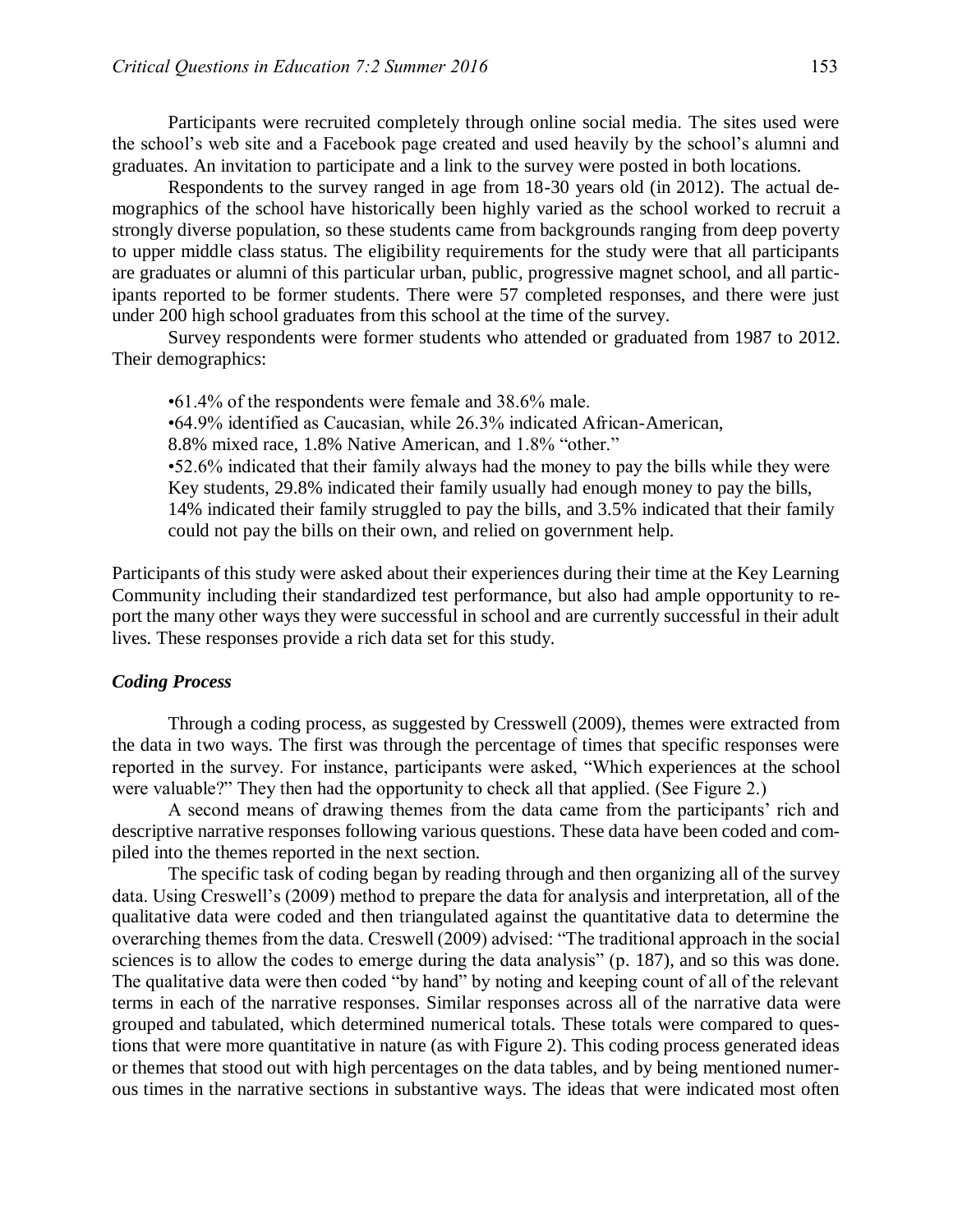on the tables and/or mentioned frequently in the narrative responses were organized into potential themes. For verification of the themes, in December of 2012, the principal investigator sent the data set to 12 people (without revealing the "potential themes") and then met with these people to see what themes they discovered. This process served to validate the potential themes with these multiple readers before the final themes were determined.

### **Research Findings and Discussion**

# **Major Themes Found in the Data/Cluster Points**

 This study looked at a progressive, urban, public, K-12 school to identify indicators of success beyond standardized test scores. As in most schools, the curriculum was developed to attend to the school's general goal. For this school, the general goal was providing "enriched learning experiences" to prepare "students for service and leadership in a complex democratic society" (From the School's Vision Statement, Key Learning Community Web Site, 2010), accomplished through a curriculum based on Multiple Intelligences Theory with a strong emphasis on social justice.

 The "Theory to Reality Curriculum" Graphic (as seen in Figure 1) displays a fairly complete representation of the progressive curriculum components implemented at Key Learning Community. The data presented here not only report on outcomes of that curriculum, they also report on the successes of the Mission/Vision of the school. Ultimately, this information will suggest indicators of success seen from the work of this progressive, urban, public school.

The major themes drawn from the survey data that have been illuminated by participants as important components of the curriculum (through Creswell's coding process) include:

- 1. *Projects, Project-Based Learning and Senior Exhibitions*
- 2. *Leadership Development*
- 3. *Strengths-Based Program*
- 4. *Experiential Learning* including
	- *CLO's* (Community Learning Opportunities, or field trips)
	- *Service Learning and Senior Service Trip*
	- *Apprenticeships*

#### *Projects, Project-Based-Learning, and Senior Exhibitions*

 As identified in the school's mission and vision, and as seen on the "Theory to Reality Curriculum" (Figure 1), projects were an important practice at this school. Projects were the top method used for assessment, project-based-learning was the recommended method for teaching classes, and project exhibitions were an important component for developing intrapersonal and interpersonal intelligences (Gardner, 2007) at Key, as well as leadership. Accordingly, "Projects" were reflected in the survey as an important practice at Key Learning Community by over half of the respondents in the multiple selection questions, and then verified in numerous narrative responses.

 Rich description provided by a few of the many participants (in the narrative response areas on the survey) who emphasized the importance of projects: Participant # 35 noted, "Presenting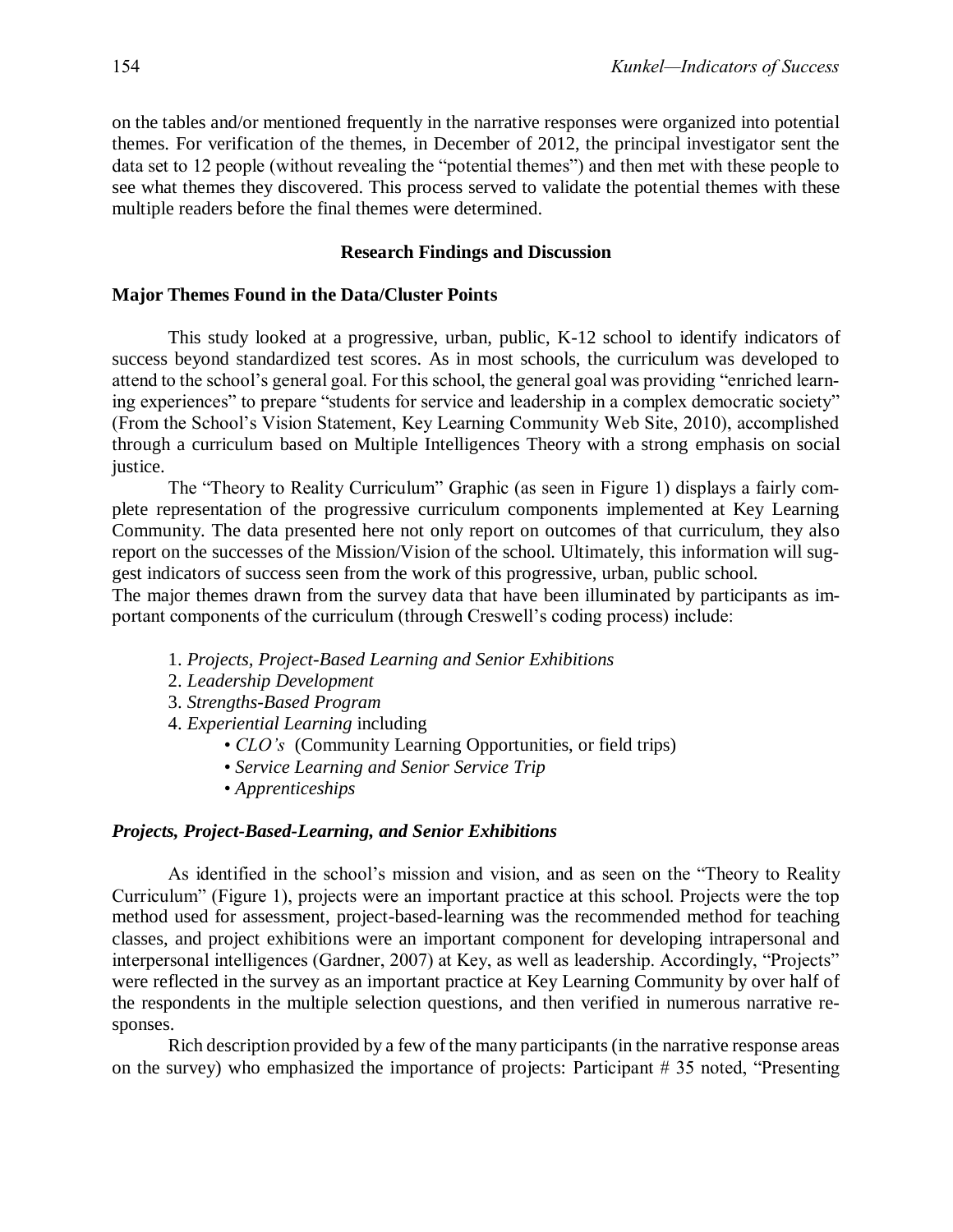projects multiple times has undeniably equipped me EXTREMELY well for a professional working environment," while another participant stated, "I believe that my projects were some of my biggest accomplishments at *this school*, especially in High School, I gained a lot of knowledge and skill from doing them" (Participant # 34). Finally, Participant #50 described the benefits he received from developing and presenting his projects through the years: "My great speaking skills, thanks to the project based learning, helped me communicate this to my audience with ease. The projects, both theme and commonality, are one of the things I feel have benefited me the most since I've been at Key."

#### *Leadership Development*

Student Leadership Development was an important goal at this school (See Curriculum Graphic, Figure 1). Project development and public speaking are critical skills to acquire in developing leadership, as are the service learning and collaborative aspects of this school's program (Kunkel, 2003). Just over 60% of the participants in the study indicated that they were leaders while in school, and 51% reported holding positions of leadership at this time in their adult lives.

 The following narrative responses were a few of the replies to questions that asked respondents to identify strengths developed at this school. Participant #39 wrote: "Due to my exposure to leadership opportunities, I am very comfortable with taking leadership roles in many areas of my life, especially in music." Another participant noted: "I think my teachers would testify to my leadership which I gained through the Key program and the independence that it gave me" (Participant # 34).

#### *Strengths-Based Program*

 As a school built upon the theory of Multiple Intelligences (Gardner, 1983), educators at Key believed that "knowing their strengths" would provide many benefits for the students (Key L.C. Web Site, 2010), and 84.2% of the participants indicated they knew their strengths while enrolled in this school. There was also a belief that "knowing your strengths" would enhance the intrapersonal intelligence (Gardner, 2007), assist students in knowing how they could make a contribution to the school, and then later to the community (Key Learning Community Website, 2010). 76.8% of the participants indicated in the survey that knowing their strengths did help them to make college and career choices, and 69.8% said knowing their strengths helped them to be more successful at their job.

 Each participant selected several of the multiple intelligences listed in this "multiple selection" question as personal strengths (See Figure 3). Many respondents in this study also expanded upon the importance of learning their strengths in the open-ended narrative responses. When asked about the benefits of learning their strengths at this school, Participant #36 wrote: "I excelled in my academic studies after leaving Key. I feel having an intimate knowledge about my strengths/weaknesses in the intelligences allowed me to have a better understanding of how to study/exhibit the knowledge I'd mastered." Another participant noted: "I have a knowledge about what I can and can't do that I learned at Key while discovering my strengths. I know what motivates and discourages me" (Participant #8).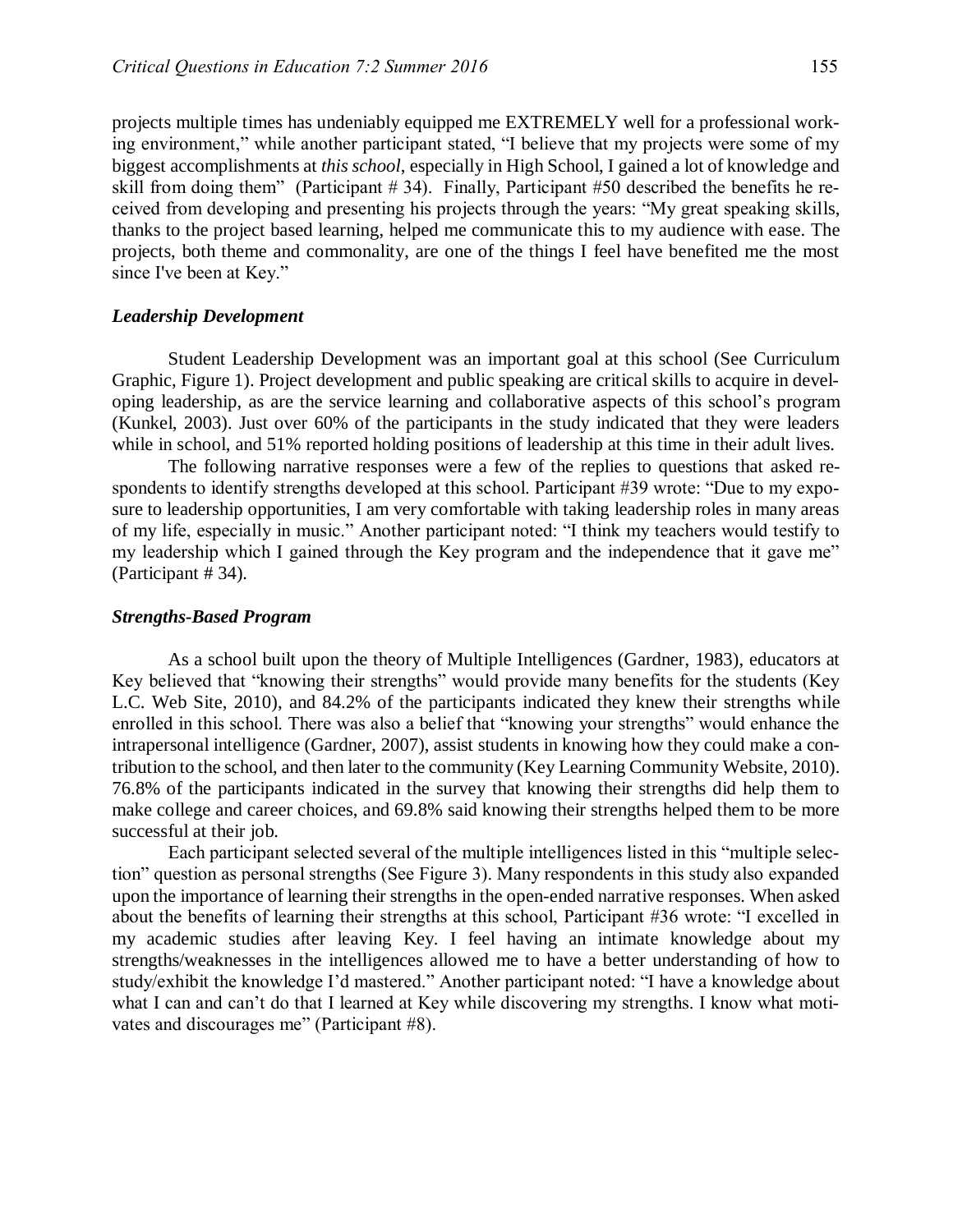

What are your strengths? Please select all that apply.

**Figure 3: Self-Report of Participants' Strengths**

#### *Experiential Learning*

 Experiential learning has enjoyed global popularity throughout the years; John Dewey favored the practice more than a century ago. After some time for reflection on the process he wrote: "…the teacher should become intimately acquainted with the conditions of the local community, physical, historical, economic, occupational, etc., in order to utilize them as educational resources" (Dewey, 1938, p.40).

 In today's educational environment, there are many schools that value and design their school with an experiential curriculum in mind. In a recent writing, Washor & Mojkowski (2013) note that experiential learning (they call it "leaving to learn") "opportunities include internships, travel, community service, work, entrepreneurial ventures, and gap years" (p.xxvii). The Association for Experiential Education (2014) adds that "hands on education, global education, environmental education and expeditionary education" are experiential as well (as reported on their web site). Three aspects of experiential learning reported as important by participants in this study were the "community learning opportunity" (CLO), aspects of service learning, and apprenticeships.

### *Community Learning Opportunities (CLO's)*

 Several types of experiential activities were noted by participants in this study as critical to their current success. During their school day, students in this study had frequent excursions out into the local city environs to expand their learning. These were called "CLO's" or "Community Learning Opportunities." 57.9% of respondents felt that CLO's were a valuable experience. Of these, Participant #25 wrote: "I believe that the CLO Trips were very beneficial for myself and other students. I even now still attend plays, musicals, and find myself wanting to get out and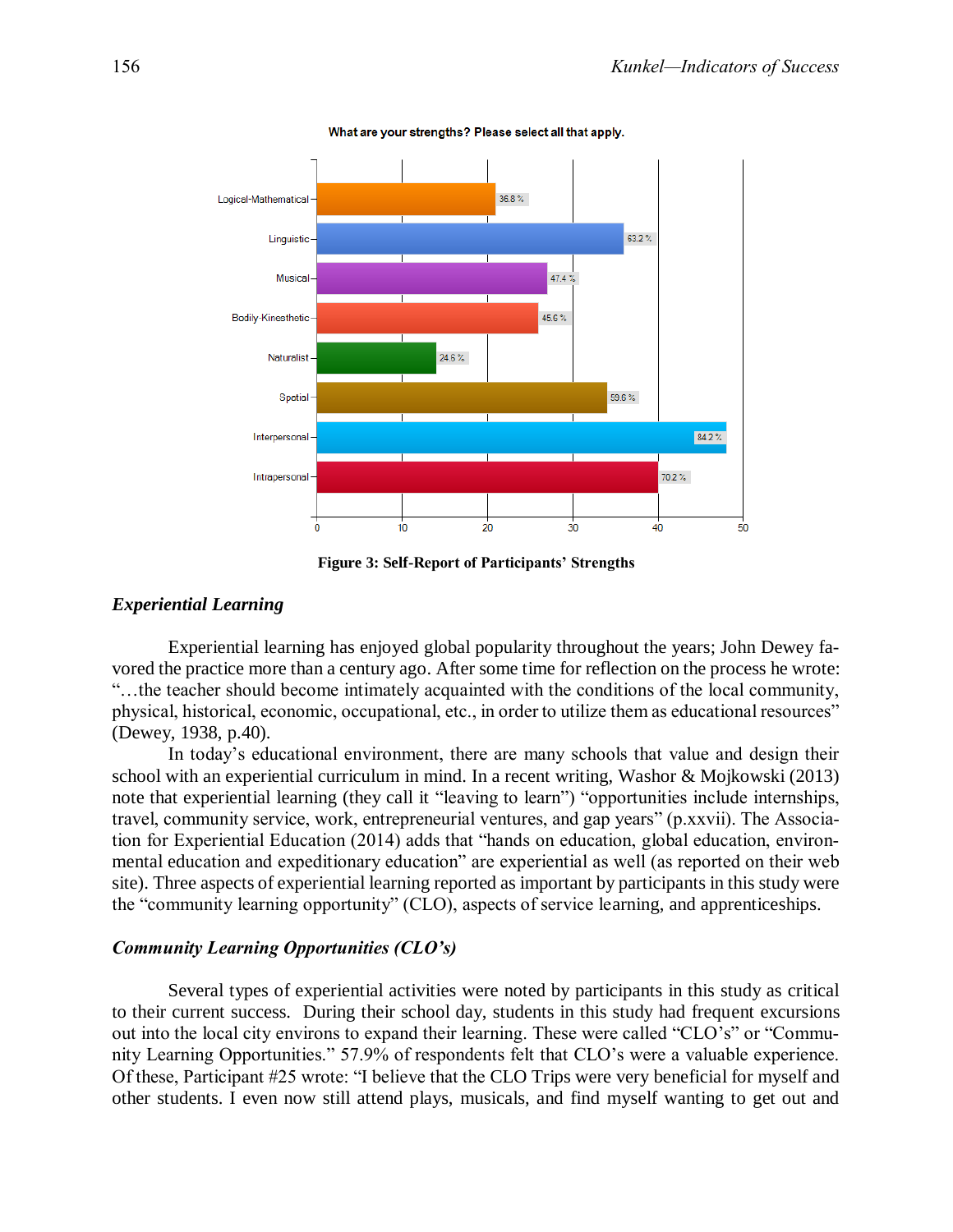participate in the arts that the local community has to offer here..." Participant #3 added, "I really value the chance we had to go on CLO's during the day. As a teacher (today), I can't imagine how much planning that took!"

#### *Service Learning and the Senior Service Trip*

 A second experiential focus was to provide the students with many opportunities for service learning and additionally an international service trip was the highlight of senior year. 56.1% indicated that the service component of the school was beneficial to them. Participant #34 noted: "The many experiences I had with service are the foundation to my future careers and goals and working on the senior service trip impacted me…One of the best examples of my leadership would have to be my commitment to the senior service trip and helping my class and advisors with such a big project." Perhaps students who come from a high poverty background benefit from an experiential education the most. This participant (#28) did, and explains:

 The best thing at Key was the Senior Service-Learning Trip to the Dominican Republic. It was great to travel to a foreign country and do service work there. I was amazed to be going on an adventure with my friends and teachers. We worked hard in a lot of service projects, tested out our Spanish skills, and learned more about the history and culture of the country. It was the most memorable experience that I have ever had in my life.

#### *Apprenticeships*

 As another part of the experiential curriculum, students at this school had the opportunity to spend time with apprenticeship guides most mornings during their senior year. 61.4% (this number might be artificially low as the apprenticeship program did not start until 2002) indicated that their senior apprenticeship was a valuable component of their educational experience, and narrative responses verified this: "The apprenticeship program was helpful in figuring out what you wanted to do. It taught me how to look for an internship here in college" (Participant #5).

 While there could be many benefits of such an experience, perhaps the most important would be to see firsthand what the day-to-day experiences might be in the field they plan to major in. Participant #50 said, "Apprenticeship was so valuable to me. It gave me the opportunity to get a taste of being in the work force and realize my strengths and weaknesses."

#### *Additional Indicators of Success and other Interesting Data:*

All of the respondents of this survey graduated from high school (except for the 3 still in a K-12 setting). The actual graduation rate at this school was 100% in 2012. The graduation rate at Key has always been much higher than its district average and the state average. For example, in 2012 the district graduation rate was 65.4%, and the Indiana state average was 88.4% (IDOE web site, 2014). In addition, 88% of this school's graduates were accepted into college in 2012, as opposed to the 63% statewide average and the 51.2% district average (Indiana Department of Education Web Site, 2015).

While 44/51 (or 86.3%) of the respondents who took the Graduate Qualifying Exam (the "GQE" – the standardized test required for graduation in Indiana) in  $10<sup>th</sup>$  grade reported passing it the first time in one or both of the math/English portions, 57.9% felt that their performance on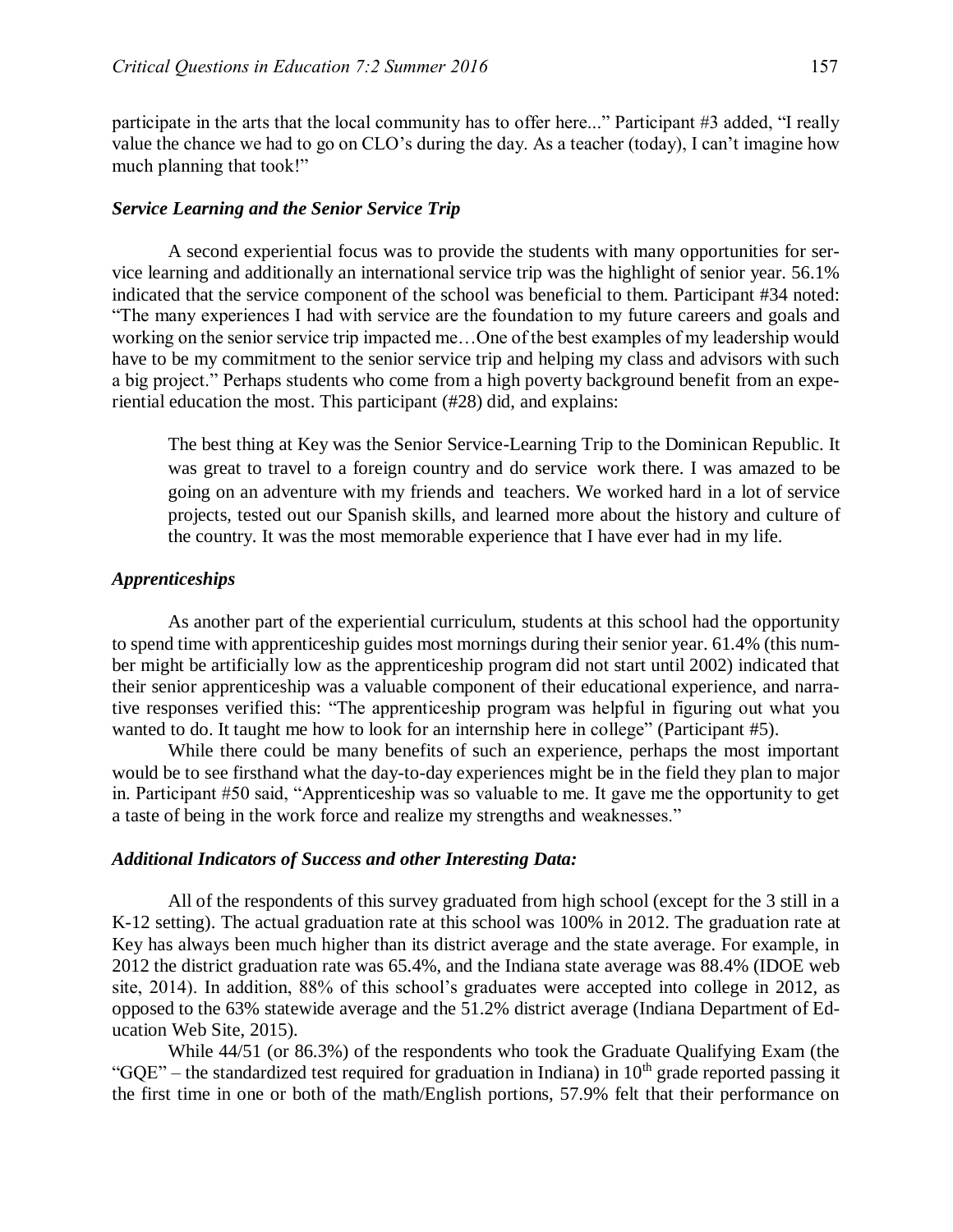standardized tests was NOT an accurate evaluation of their success in school.

Two of the 57 were currently unemployed. That is a 3.5% unemployment rate, less than half of the general national average of 8.2% at the time of this survey's completion in 2012 (USDOL, 2015).

69.8% reported that learning about their strengths and the other experiences at this school helped them to be successful in their current job.

88.5% reported that they are being successful in life and 90.7% are happy and satisfied with life.

#### **Analysis**

 In the final analysis, how do we know when students have been successful in school, and ultimately how do we know whether their K-12 experience has served them well, so they can be successful in life? Creswell (2009) suggests that in order to make an "interpretation or meaning of the data," one must look at the "lessons learned" (p.189). Perhaps this is best accomplished by simply answering the research questions.

# **What are participants doing today (The 57 Respondents in 2012)?**

| In Trade School or in a 2-Year College        | 7.2%  |
|-----------------------------------------------|-------|
| In 4 Year College                             | 43.6% |
| In Graduate School, Med School, or Vet School | 12.4% |
| In Military                                   | 5.4%  |
| Stay-at-Home Mom/Dad                          | 3.6%  |
| Unemployed                                    | 3.6%  |
| *Employed                                     | 23.6% |

(\*As: Protein Biologist; Therapist; Teacher (3); IT Consultant; Advertising Agent; Youth Symphony Director; Data Analyst; Business Owner; Car Manufacturer; Cashier; Working Military-Wife—There were 3 students who responded to the survey in 2012 who were still in middle school or high school at the time. Those students were not included in these figures.)

 In today's educational accountability environment, there is much discussion about retention in college, or more specifically, the students' "ability to persist." In this study, a great majority of the participants were accepted to college, but what about their "ability to persist?"

 The "ability to persist" in college, as defined by Nora, Barlow, & Crisp (2005), is the notion that college students will remain enrolled, or re-enroll each year, past the first year in college and ultimately until graduation, where a degree is earned. So then in this study, 32 of the participants are still in college or university, 3 are in the military and 17 have finished a four-year college. That means that 52 of the 54 are either still in college or already graduated. That's 96% with "ability to persist" in college. Further, these data show that virtually all of these participants are currently either still in school (college), or working.

 So where do students find the grit to persist, and finish their degree? Vincent Tinto is respected as one of the foremost scholars in the study of student persistence in college. One theory asserted by Tinto is that the establishment of "learning communities" will improve retention in college (Tinto, 2003). Bean (2005) defines the higher education learning community in terms of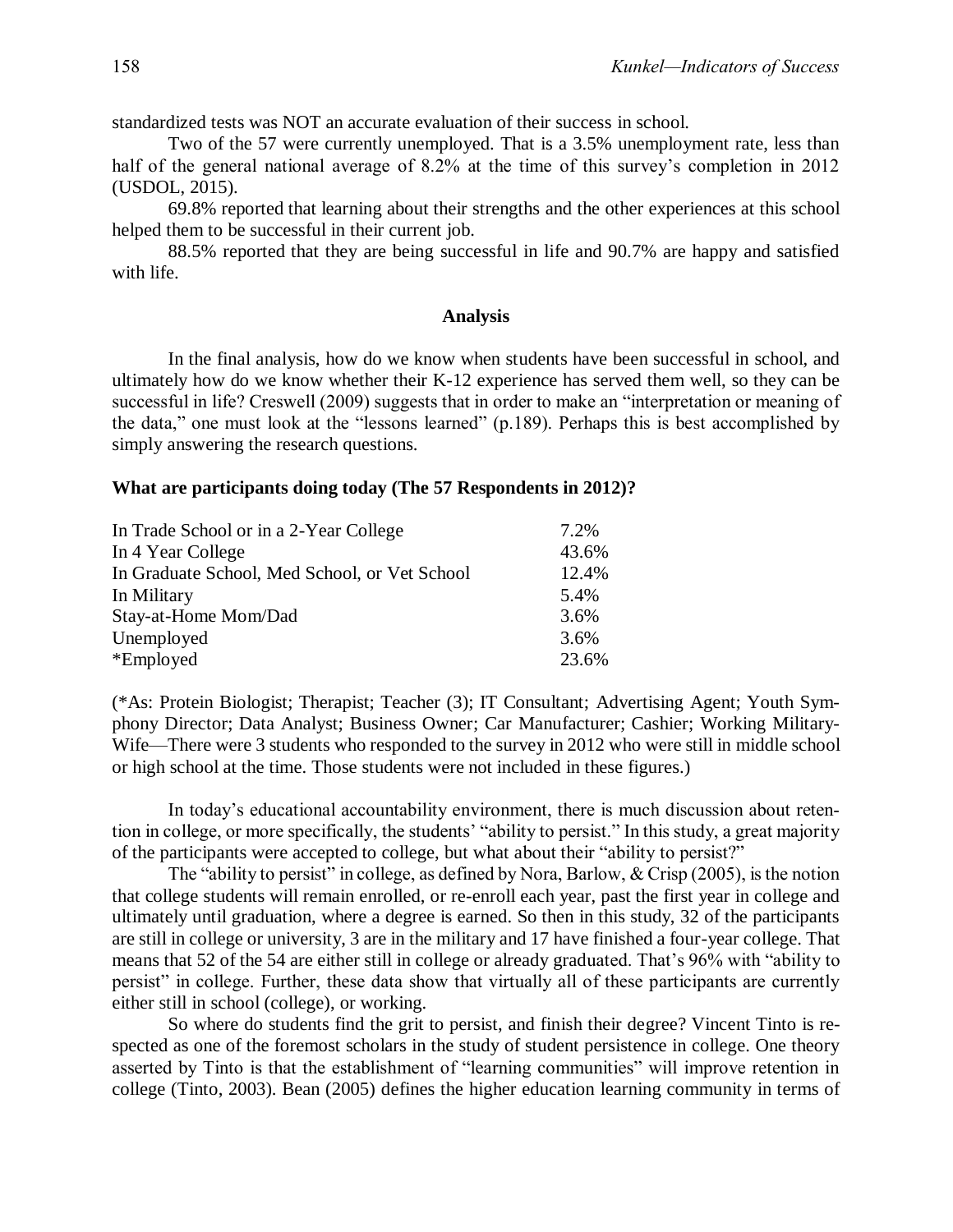social resources available to the students: "These social resources include faculty, staff, and particularly other students. Social connectedness leads to satisfaction, self-confidence, loyalty, fitting in, and remaining enrolled. The social world of students is important to retention decisions, and there are many potential sources of social support" (p. 229). But what about student access to learning communities during high school? Does that contribute to persistence in college?

 The students in this study did enjoy strong learning community experiences in high school. Participant #39 notes: "In most areas, I do feel that Key has been a major factor in my successes in life. I value all the relationships that were created during my time at Key Learning Community and cherish every memory built." Another participant wrote: "The best thing about my Key Learning Community experience was the sense of community encouraged throughout. I know that I can contact any of the people I met while attending Key or through Key Learning Community if I am ever in need (Participant #8).

 This study suggests that persistence in college could be related to a strong learning community experience in high school, but more studies need to be conducted to support this finding.

# **In what ways do alumni from this progressive, public, urban school perceive themselves as having been successful?**

 What is the best way to define and illustrate student success in schools? Many look to standardized test scores, and thus equate student success to academic achievement.

 But others might look at this question totally differently. Factors such as student project performance, student portfolio quality and completion, student service record, student leadership projects, and co-curricular participation might come into play. Some might point to happiness in life, or the feeling that you are being successful as important indicators of success as well.

 By the numbers, 88.5% of the participants in this study reported being successful in life, and 90.7% reported being happy and satisfied. Individual open-ended responses were compelling. Participant #16 said:

I cannot speak for success in college, but for success in a few aspects of my life. If there is something I need to prepare for, I know how to get started because of all the times spent researching topics either for class or the theme projects. I know to never rush into anything, but to prepare and gather information first. Every job I have applied for I have gotten as a result of being articulate, knowledgeable and amiable.

Participant #48 indicated another way to gauge success in life: "I'm young, living life, no debt, working, living on my own, paying for and working my way through college, and training to achieve my dreams and goals."

 There were dozens of testaments in the narrative responses that indicated how the participants were experiencing success in their lives today, but perhaps the best summary could be reported in this response: "I am following my dreams and passions, I am working hard for what I want and getting there because of my determination" (Participant #29).

### **In what ways do participants attribute their success to the practices of this unique school?**

 Dozens of narrative responses addressed the question of how this school helped the participants of this study to be successful in life. Participant #39 provided just one example: "In most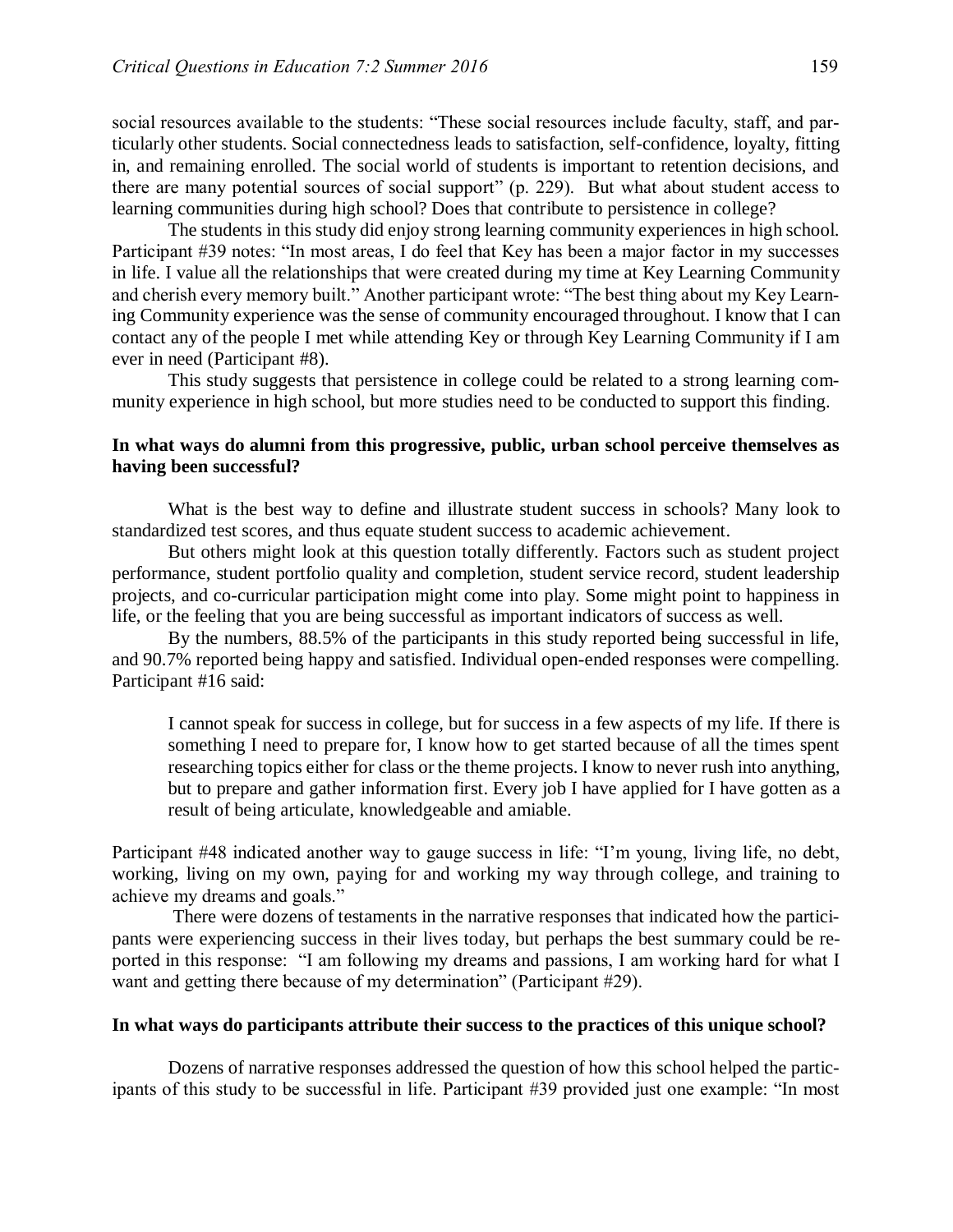areas, I do feel that the Key Learning Community has been a major factor in my successes in life. I value all the relationships that were created during my time at Key and cherish every memory built."

 To support the numerous positive narrative responses, 76% of the participants in this study indicated that knowing their strengths helped them to make college and career choices, and almost 70% indicated that knowing their strengths helps them to be successful in their current jobs. 65% of the participants indicated that their experience at this school helped them to be successful in college, while 88.5% indicate that they feel that they are successful in life.

# **What are the indicators of success demonstrated by alumni of this progressive, urban, public school?**

Throughout the course of this survey, the participants were asked in numerous ways which aspects of the curriculum in this school were important to their success in high school and then afterwards in college and beyond. They also shared the ways that they were successful in high school and then later in life. This was done through selection of responses on multiple-selection checklists, and also through opportunities to expand their explanations in open-ended narrative response boxes. In the final analysis, these were the indicators of success that were significantly reported by participants in this study:

# *INDICATORS OF SUCCESS (In High School)*

- Quality HS Apprenticeship Work
- HS Digital Portfolio
- Service Record
- Project Presentations/Public Speaking
- Graduation/ Graduation Rate
- National Honor Society/Honors Diploma
- Acceptance into and College Enrollment
- Exhibitions of Leadership
- Quality Daily Class Work/Quality Progress Report Assessment

# *INDICATORS OF SUCCESS (Post HS)*

- College Attendance/Persistence
- Certificate or Degree Awarded in Higher Education
- Holding down a job/working hard/making a living/paying bills/enjoying fruits of labor
- Raising a family/making a life
- Home Ownership
- Positive Community Involvement/Leadership
- Volunteerism/Service to Community
- Pursuing Dreams
- Project Management Savvy
- Happy/Satisfied/Fulfilled with Life

 Some might feel that missing from this list of indicators is the standardized test score as an indicator of success. But in this study, only 42% of the participants felt that their test scores were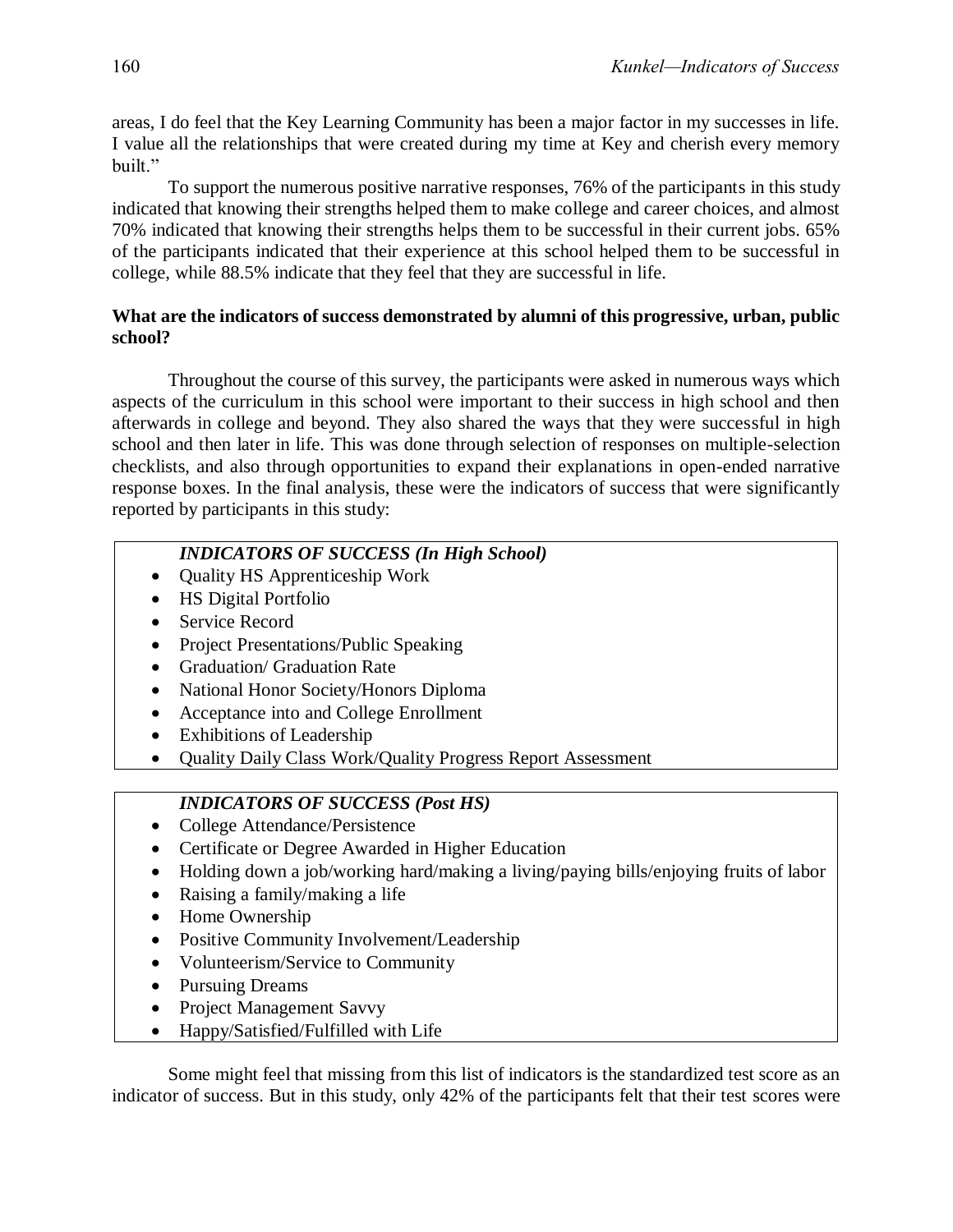any sort of indicator of their school success. Even so, most of those 42% indicated in their explanatory narrative that the standardized test scores only really indicated strengths in math or English, or were an indicator important to colleges, so then necessary. One respondent who performed well on standardized tests was asked if standardized tests were an important indicator of school success. She replied: "Absolutely not. Standardized tests are a horrible representation of someone's intelligence, whether they learned a subject, and how successful someone is in school. We all learn, think and process in different ways and we cannot ever expect to have one test that determines whether we are doing all of these things correctly" (Participant #29).

 There is much discussion as to the validity and reliability of standardized tests in the education professional literature. Wiliam (2010), for instance, discusses the validity of our current day standardized tests. He posits that the same test is actually valid for some students, and invalid for others. He notes:

a test of mathematics with a high reading demand may support valid inferences about mathematical ability for fluent readers, but when students with less developed reading skills perform poorly on the test, we cannot know whether their poor performance was due to an inability to read the items or to their weaknesses in mathematics. (p. 256)

 Standardized test authors and proponents and those who are promoting the Common Core State Standards (including President Obama and many state and local governments) assume that the outcomes measured on standardized tests today are important, and a valid representation of what should have been learned (USDOE, 2013). But what about those individuals and schools that do not necessarily value only the standards measured on state and national standardized tests, those who value what are sometimes called "nonacademic outcomes"? Ladwig (2010) notes:

If we are going to make claims about the benefits of nonacademic outcomes and make normative social appeals for their inclusion within schooling, we would do much better if we actually knew which of these mattered for whom, to do what, where, and when…we need to better know just which outcomes of schooling are in fact powerful outcomes. (p. 135)

 Nelson (2011) studied some of these powerful outcomes. In her study, she looked at the benefits of a progressive education in "the era of standardization." She found:

As the participants in this study have indicated, experiencing personalized, progressive education has had many benefits. They have been given the opportunity for student-centered learning experiences, which has led to self-discovery, creativity, and intrinsic motivation. In contrast to a narrowed curriculum, which can lead to student disenfranchisement, the students in this study feel empowered to pursue these learning opportunities. In the wake of increased concern about global competition, this is exactly the type of education we should be giving our students. (p. 32)

#### **Conclusions, Discussion and Recommendations**

 Many educational researchers and thinkers have been steadily cautioning educational policy-makers, educators, and the general populace about the dangers of placing too much confidence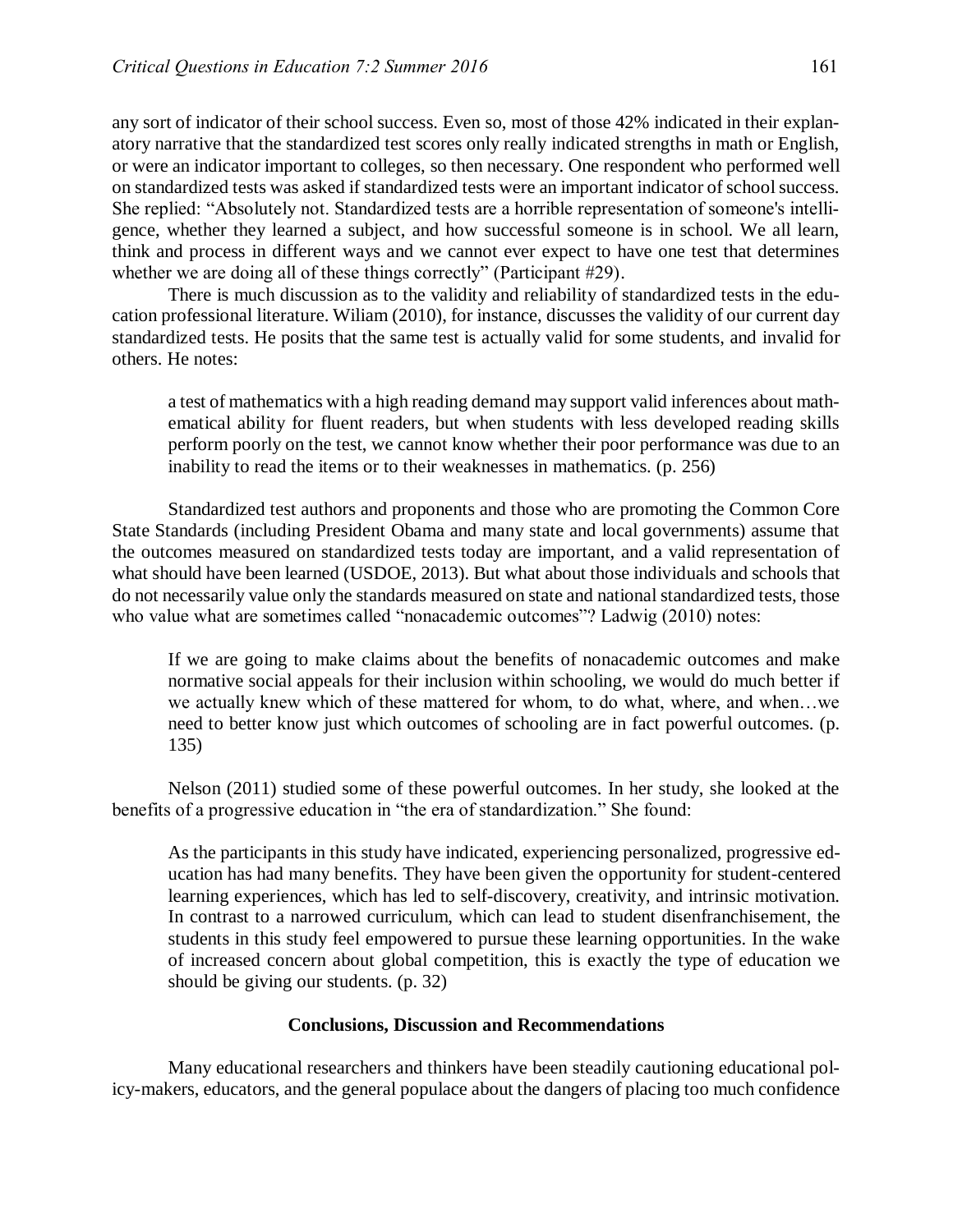into standardized test scores as an overall measure of success (Bracey, 2009; Gardner, 2000; Kohn, 2000; Koretz, 2008; McDermott, 2013; Meier & Wood, 2004; Nichols, & Berliner, 2007; Popham, 2001; Ravitch, 2013; Rothstein, Jacobsen, & Wilder, 2008; Sahlberg, 2011; Wolk, 2011; Zhao, 2009). These scholars reported that standardized test scores are not an appropriate way to validate "across the board" learning in school.

 This study supports these thinkers' assertions, but here we look at just 57 individuals from one progressive school's story. Where might we find more examples of schools that consider indicators of success beyond standardized test scores? The Met School in Providence, a Big Picture School, is one in a network of progressive schools (they are one of over 60 Big Picture Schools in the U.S.) that de-emphasize the use of standardized test scores for accountability. At these schools, faculty: "define success using measures beyond standardized test scores, grades, or even college graduation rates" (Washor, Arnold, & Mojkowski, 2009, para. 5).

 Washor and Mojkowski (2013) go on to explain the Met School's concept of school success:

Most would define it as good grades, great test scores, a high school diploma, and a pathway to postsecondary learning. While we do not argue with those indicators, our experience tells us they are inadequate. We prefer additional indictors from a wider perspective: obtaining enjoyable and productive work with good prospects for growth, raising a family, contribution to the community and figuring out how to navigate life's ups and downs. Indeed, navigating is an appropriate metaphor, since success is better thought of as a journey than a destination. Like happiness, success is an ever emerging state that differs with each individual. (p. 53)

The Met School uses a sophisticated longitudinal data gathering system that follows graduates and surveys them as part of their own "in house" accountability system. They report a 92% graduation rate (with "low income, urban and minority backgrounds") with 95% of those graduates gaining acceptance to college (Washor, Arnold, & Mojkowski, 2009).

 An authentically valid assessment of student performance in school must begin with a contextual analysis of the students' personal situation. This is the only VAM (value-added measure) that makes sense. Since all people come with different advantages and strengths, judgment on success should not be based on a standardized metric. Yet, we are so seduced by the single-score metric. What could possibly replace such an elegant measure?

 One suggestion from the literature would be to use a case study method to thoroughly analyze what is going on in schools, since a complex system requires a complex analysis. A Danish social scientist named Bent Flyvbjerg "advocates and models a case study approach to allow understanding of social organizations such as education systems" (as reported in Horn and Wilburn, 2013, p. xiii).

 Consider the school being studied. Perhaps a case study analysis could begin with the standard metrics of attendance, graduation rate, grades and even test scores, but the case study could also look at student portfolios, project presentations as well as student exhibitions. Project Zero Classroom (at the Harvard Graduate School of Education) calls these more authentic indicators "Performances of Understanding" (Blythe, 1998). Perhaps these performances, in combination with many other indicators and observations, could give us a more complete picture.

 There are much data presented here to illuminate this point, but much more work needs to be done to shift the mindset of accountability in schools to a more logical and reasonable practice.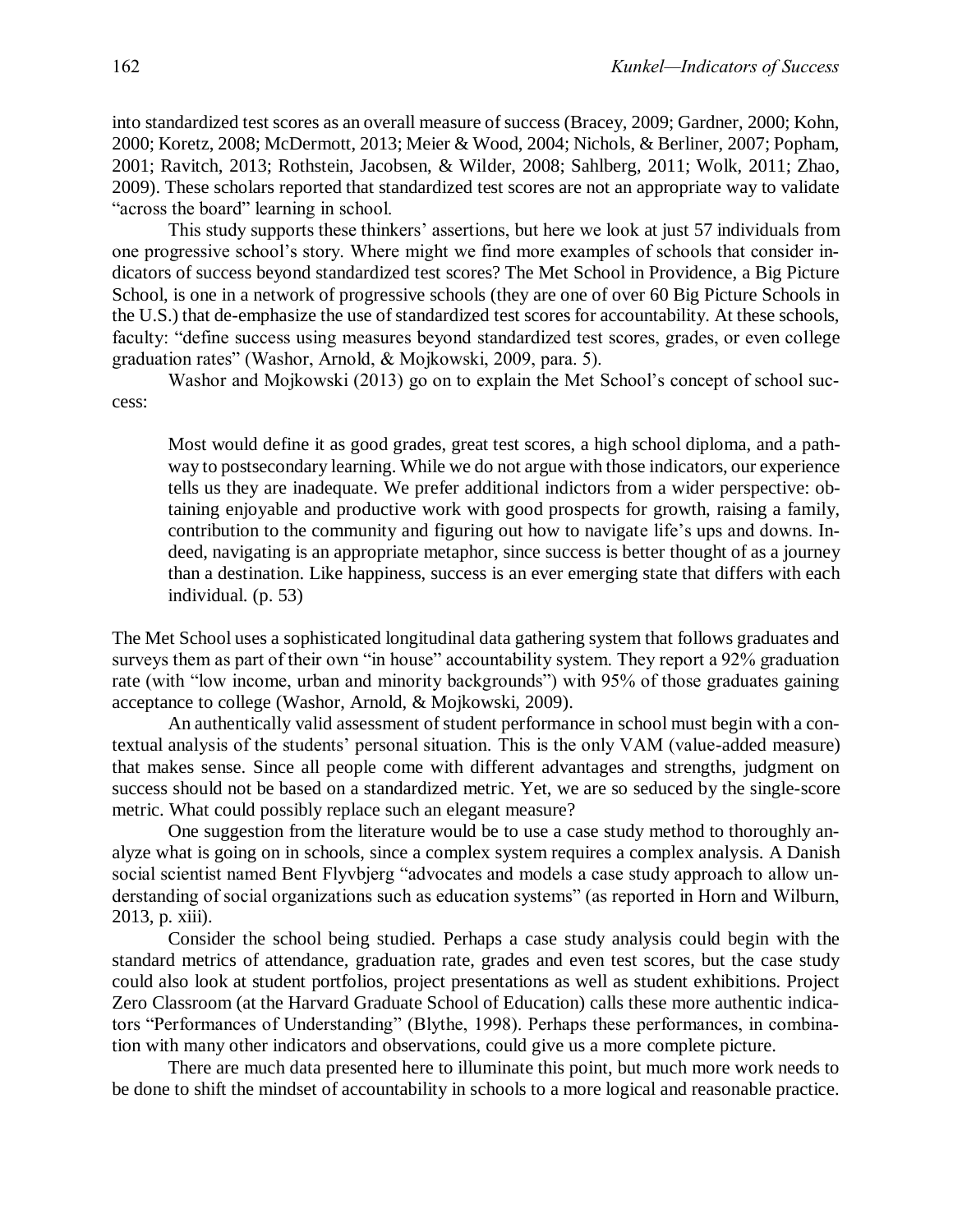It is true that the numbers and charts generated by the testing industry are tidy…even seductive. But as argued in this report, those data are not a complete measure of the complexity of a student, teacher or school's work. They might show a sliver of the picture, but are standardized test scores worthy of the money, time, attention and anxiety we are currently investing in them?

#### **Final Thoughts from the Author and Questions for Further Study**

 The United States and much of the world are locked into measuring school accountability, and ultimately school success, almost exclusively through standardized test scores. Part of the problem is that a suitably acceptable alternative has not been acknowledged. The data from this study could contribute to the current conversation regarding how to foster conditions in a school that will generate the authentic indicators of success that determine successful schools. This new "metric" could potentially break into the collective awareness and provide a viable alternative to the exclusive use of test scores to indicate success.

 A hopeful outcome of this study would be to influence or impact the national conversation regarding the use of more authentic assessments beyond standardized test scores to gauge student success. This study looks to illustrate how an authentic and experiential curriculum (i.e. a "nontest prep" curriculum) could foster beneficial capacities in students, regardless of test performance. It is clear that follow up studies are needed. As a concluding thought, I submit that standardized testing is not a useful tool in today's schools. This continual focus on test scores could even be damaging to our students, particularly students who are disadvantaged, because a singular and intensive focus on raising one's test scores could neglect other things that are important to learn. Also, frustrating and continual poor performance will likely damage students' self-concept and self-esteem which can lead to dropping out. Future studies need to be done with an eye towards what is lost perhaps even as scores rise. The ultimate impact could be to inform educational policy, make changes in educational practices and scale back test prep in schools in a major way. In my experience, test prep is not a worthy challenge, and high test scores are not a healthy goal.

#### **Questions for Further Study**

 *"For many, a primary reason for getting an education is to become happy, healthy, well-adjusted and fulfilled people who understand how to live balanced lives in the context of ourfamilies, communities, cultures and ecosystems" (Grinell, & Rabin, 2013, p.748).* 

 What is a worthy challenge in today's schools, and what is a healthy goal for schools to strive to achieve? How can this be measured*?* Longitudinal studies like those being done at the Met School need to be expanded in schools, both traditional schools and those like the school studied here. How are graduates in schools like Key Learning Community, and other schools that use more traditional approaches, doing today? Comparisons need to be made. Perhaps more specifically, how are students who came from high poverty settings doing today? How do traditional school outcomes compare to more progressive schools with high poverty students? Which schools have better attendance, lower drop out rates and better student success? How should we define and measure student success? Which schools tend to produce happy and successful adults who contribute positively to their community 10 to 20 years down the line? These are all questions that deserve further study.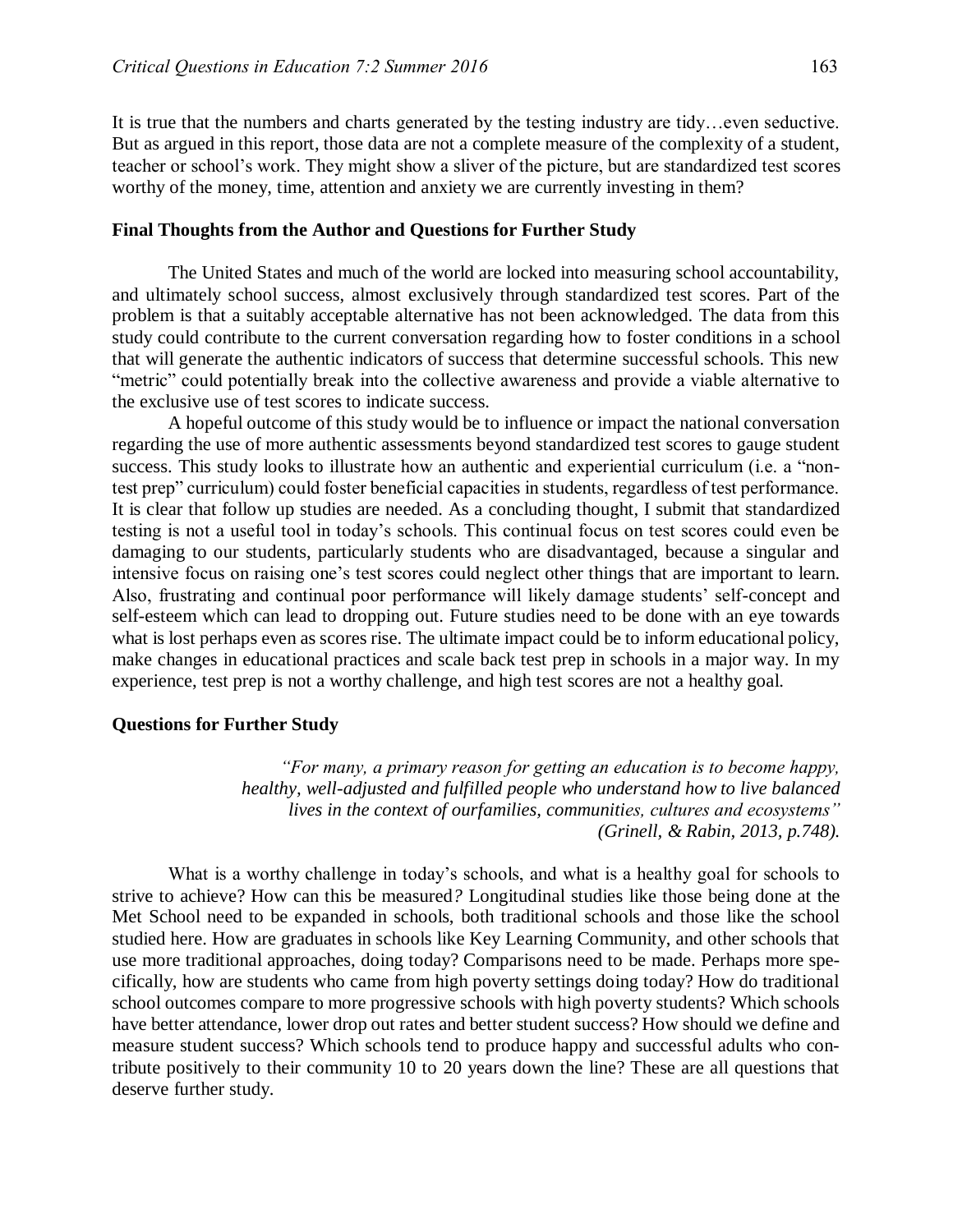# **Disclosure**

It need be noted and stressed that the primary investigator of this study and author of this report spent much time as a teacher and administrator at Key Learning Community, from 1993 to 2010, and was one of the founders of the school's middle school and high school. This fact alone suggests that removing all bias from this report would be highly unlikely. On the other hand, this truth could also provide a rich "insider" perspective into the story of Key, and might provide another measure of verification to the themes that emerged, and to the conclusions described.

Even so, the author has been extremely vigilant of potential confirmation bias throughout this whole process, and has been open to cautions suggested by reviewers of the research process from the beginning steps of the development of this study. Collaborative groups were used in the development of the survey, and then again in the analysis and interpretation of the data to help keep the research process valid and on track. Peers from both qualitative and quantitative backgrounds have reviewed the final research findings as well as the report, and have provided critical feedback in the final stages of this work.

#### **Further Limitations of the Study**

\*Only 57 of the 200+ potential alumni/graduates from Key Learning Community responded. \*Respondents do not represent (demographically) the diversity of the total group.

\*Respondents were recruited from alumni Facebook pages and from "a call to participate" on the school's web site. Participants would have to been prone to participate in online social media, which might exclude those who do not.

\*Data was dependent upon self-reporting measures, so it could not be externally verified.

\*There has to be a certain amount of subjectivity, and indeed bias on the part of the researcher.

\*Data cannot be generalized beyond this study.

#### **Funding**

This work was supported financially in part by Rhode Island College. Through research and professional development grants, there was funding available for released time, travel, and writing retreats to develop this work.

#### **References**

- Aikin, W. M. (1942). *The story of the eight-year study: With conclusions and recommendations.* New York: Harper and Brothers.
- Archambault, R. D. (Ed.), (1974). *John Dewey on Education.* Chicago: The University of Chicago Press.
- Association for Experiential Education (2014). What is experiential education? Retrieved from [http://www.aee.org/about/whatIsEE.](http://www.aee.org/about/whatIsEE)
- Bean, J.P. (2005). Nine themes of college student retention. In Seidman, A. *College student retention: Formula for student success.* Westport, CT: American Council on Education & Praeger Publishers.
- Blythe, T. and Associates. (1998). *The teaching for understanding guide*. San Francisco: Jossey-Bass.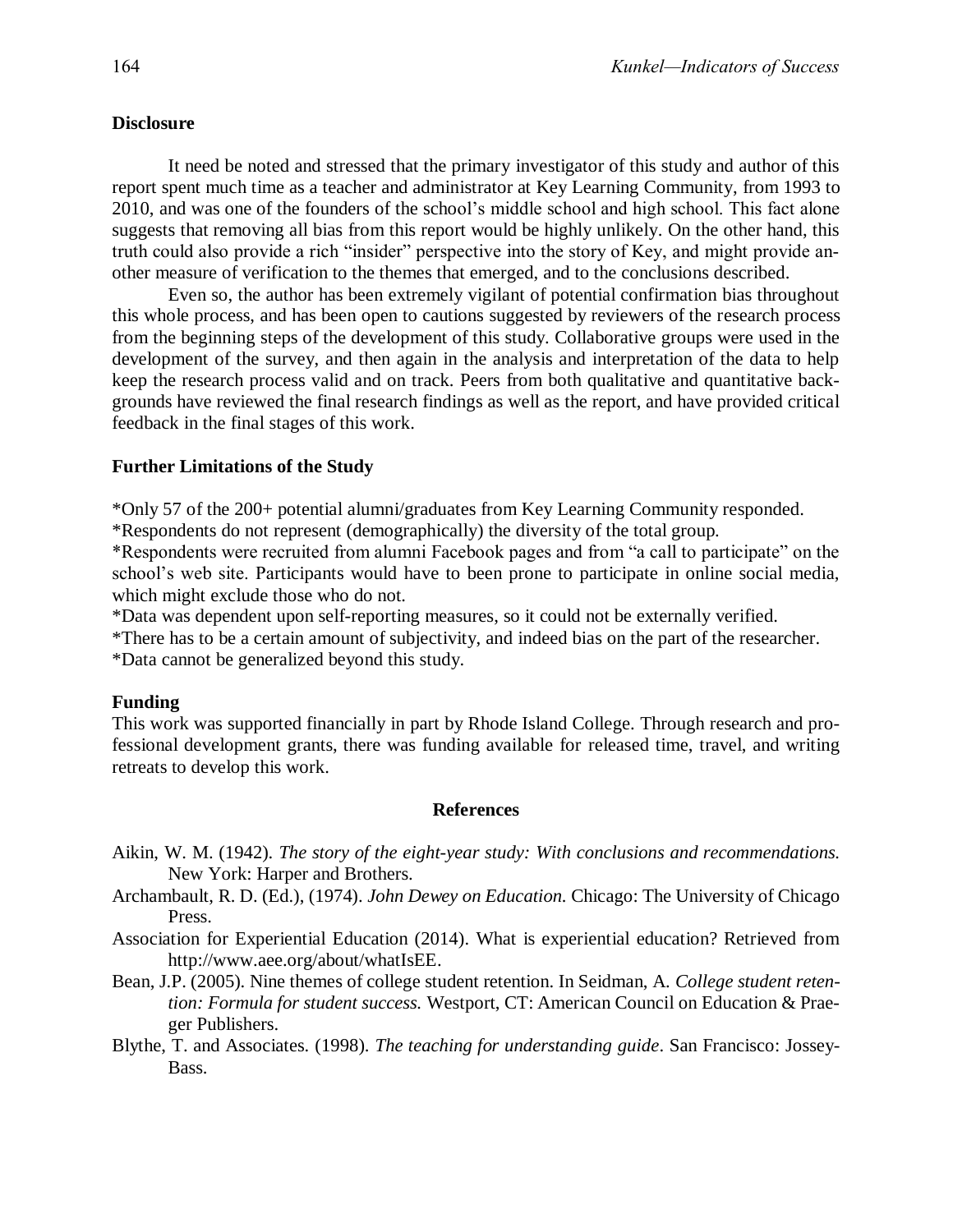- Bracey, G.W. (2009). *Education hell: Rhetoric vs. reality, transforming the fire consuming America's schools.* Alexandria, VA: Educational Research Service.
- Common Core State Standards Initiative. (2014). *Preparing America's students for success.* Retrieved from: http://www.corestandards.org.
- Creswell, J.W. (2009). *Research design: Qualitative, quantitative, and mixed method approaches, 3 rd ed*. Los Angeles: Sage Publications, Inc.
- Czikzentmihalyi, M. (1990). *Flow: The psychology of optimal experience*. New York: Harper and Row.
- Darling-Hammond, L. (2013). School testing systems should be examined in 2014. *npr.* Retrieved from: http://www.npr.org/2013/12/26/257255808/future-series-examining-educ tion#comment-1177307378.
- Dewey, J. (1938). *Experience and Education*. New York: Macmillan Publishing Company.
- Dewey, J. (1916/1944). *Democracy and education: An introduction to the philosophy of education*. New York: The Free Press.
- Feldman, D.H. (1999). *Beyond universals in cognitive development, 2nd ed*. Norwood, NJ: Ablex Publishing.
- Freire, P. (1970/1994). *Pedagogy of the oppressed*. New York: Continuum.
- Gardner, H. (2009). Birth and the spreading of a "meme." In J. Chen, Moran, S. & Gardner, H. (eds.), *Multiple intelligences around the world.* San Francisco: Jossey-Bass.
- Gardner, H. (2007). *Multiple intelligences: New horizons*. New York: Basic Books.
- Gardner, H. (2000). *The disciplined mind: Beyond facts and standardized tests, the K-12 education that every child deserves*. New York: Penguin Books.
- Gardner, H. (1983). *Frames of mind*. New York: Basic Books.
- Gould, E., Countryman, J., Morton, C., & Rose, L. (2014). *Exploring social justice: How music education might matter (Research to practice book 4).* Victoria, BC: Canadian Music Educators' Association.
- Grinell, S. & Rabin, C. (2013). Modern education: a tragedy of the commons. *Journal of Curriculum Studies*. 45(6), 748-767.
- Horn, J. & Wilburn, D. (2013). *The mismeasure of education.* Charlotte, NC: Information Age Publishing, Inc.
- Indiana Department of Education (IDOE). (2013). *DOE Compass.*
- Indiana Department of Education (IDOE). (2015). Retrieved from: [http://www.doe.in.gov/ac](http://www.doe.in.gov/accountability/find-school-and-corporation-data-reports)[countability/find-school-and-corporation-data-reports.](http://www.doe.in.gov/accountability/find-school-and-corporation-data-reports)
- Johnson, R. (2008). *A twenty-first century approach to teaching social justice: Educating for both advocacy and action (counterpoints), 1st edition.* New York: Peter Lang Publishing.
- Key Learning Community Web Site. (2010). Retrieved from: keylearningcommunity.org.
- Kohn, A. (2000). *The case against standardized testing: Raising the scores, ruining the schools.* Portsmouth, NH: Heinemann.
- Koretz, D. (2008). *Measuring up: What educational testing really tells us*. Cambridge, MA: Harvard University Press.
- Kridel, C. & Bullough, R. (2007). *Stories of the eight-year study; Reexamining secondary education in America*. Albany, NY: State University of New York Press.
- Kunkel, C. D. (2003). A study of community participation and leadership development in an urban public school. *Dissertation Abstracts International*, Volume 65/02, 175. (UMI No. 3122704).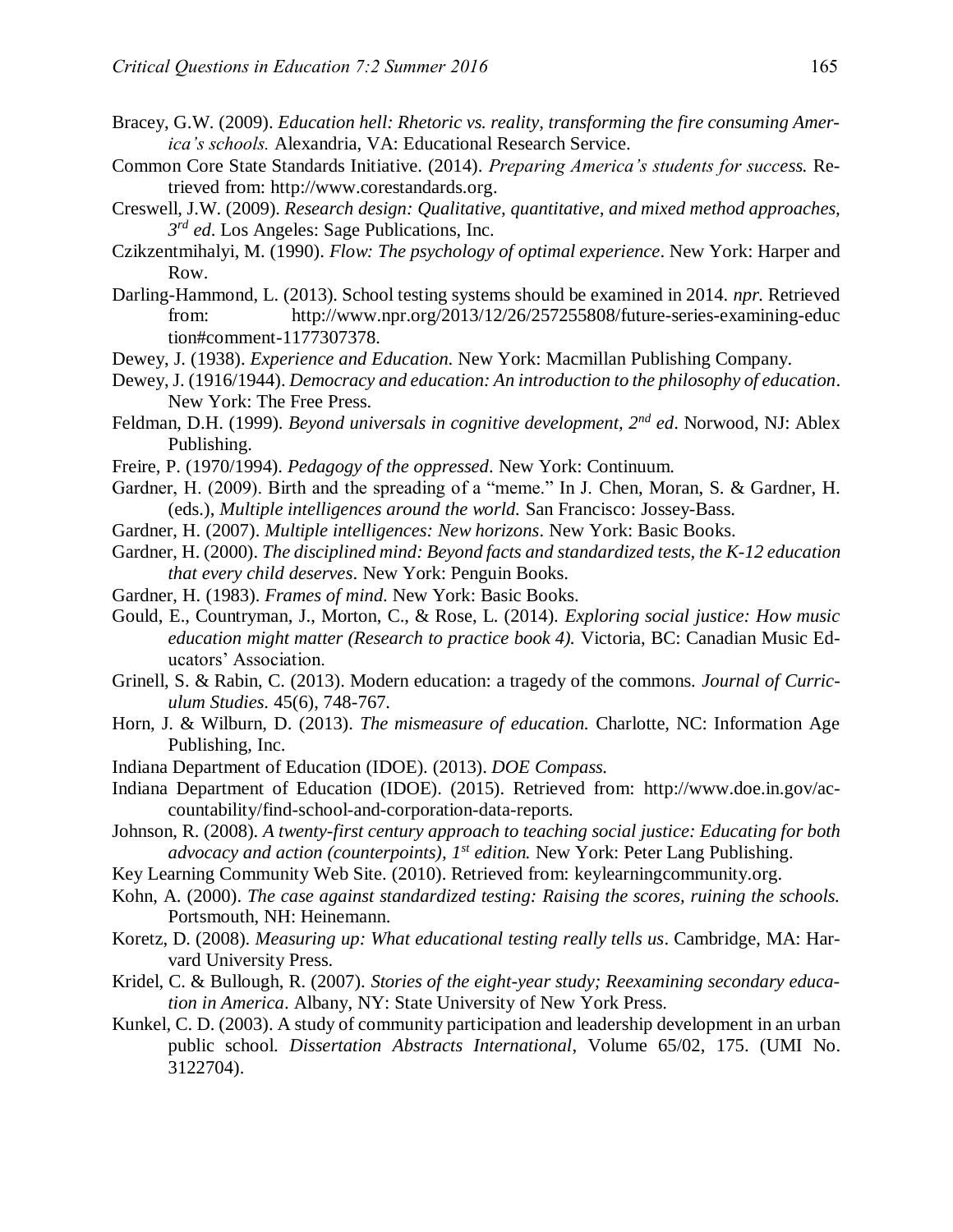- Kureishi, H. (2012). The art of distraction. *New York Times*. Published February 18, 2012. Retrieved from: [http://www.nytimes.com/2012/02/19/opinion/sunday/the-art-of-distrac](http://www.nytimes.com/2012/02/19/opinion/sunday/the-art-of-distraction.html?_r=0)tion.html?  $r=0$ .
- Ladwig, J.G. (2010). Beyond academic outcomes. *Review of Research in Education*. 34, 113-141.
- Llopis, G. (2012). Leadership success is no longer measured by money or power. *Forbes.* Retrieved from: [http://www.forbes.com/sites/glennllopis/2012/01/30/leadership-success-is](http://www.forbes.com/sites/glennllopis/2012/01/30/leadership-success-is-no-longer-measured-by-money-or-power/)[no-longer-measured-by-money-or-power/.](http://www.forbes.com/sites/glennllopis/2012/01/30/leadership-success-is-no-longer-measured-by-money-or-power/)
- Macdonald, J.B. (1995). Curriculum, consciousness and social change. In Macdonald, B. J. (ed.) *Theory as a prayerful act: The collected essays of James B. Macdonald.* New York: Peter Lang Publishing, Inc.
- Macdonald, J.B. (1971). Responsible curriculum development. In Eisner, E. W. (ed.) *Confronting curriculum reform*. Boston: Little, Brown and Company.
- Marzano, R. J., Pickering, D., & McTighe, J. (1993). *Assessing Student Outcomes: Performance Assessment Using the Dimensions of Learning Model*. Alexandria, VA: Association for Supervision and Curriculum Development.
- McDermott, M. (2013). The corporate model of schooling: How high stakes testing dehumanizes education. In Bower, J. & Thomas, P.L. (eds.). *Detesting + degrading schools: Authentic alternatives to accountability and standardization.* New York: Peter Lang Publishing, Inc.
- Meier, D. & Wood, G. (eds.) (2004). *Many children left behind: How the no child left behind act is damaging our children and our schools*. Boston: Beacon Press.
- Michelli, T. & Keiser, D. (eds.) (2005). *Teacher education for democracy and social justice*. New York: Routledge.
- National Conference of State Legislatures. (2015). *Information related to the assessment consortia. ˆ*Retrieved from: [http://www.ncsl.org/research/education/common-core-state-standards](http://www.ncsl.org/research/education/common-core-state-standards-assessment-consortia.aspx#StateParticipationInTheAssessmentConsortia)[assessment-consortia.aspx#StateParticipationInTheAssessmentConsortia.](http://www.ncsl.org/research/education/common-core-state-standards-assessment-consortia.aspx#StateParticipationInTheAssessmentConsortia)
- Nelson, M. (2011). *Progressive education in the era of standardization; Urban students' perspectives*. (Unpublished master's thesis). Butler University, Indianapolis, IN.
- Nichols, S.L. & Berliner, D.C. (2007). *Collateral damage: How high-stakes testing corrupts America's schools.* Cambridge, MA: Harvard Education Press.
- Nora, A., Barlow, E., & Crisp, G. (2005). Student persistence and degree attainment beyond the first year in college. In Seidman, A. (ed.). *College student retention: Formula for student success.* Westport, CT: American Council on Education and Praeger Publ.
- Pinar, W.F., Reynolds, W.M., Slattery, P. & Taubman, P. M. (1995). *Understanding curriculum: An introduction to the study of historical and contemporary curriculum discourses, Volume 17*. New York: Peter Lang Publishing.
- Popham, J. W. (2001). *The truth about testing: An educator's call to action*. Alexandria, VA: ASCD.
- Ravitch, D. (2013*). Reign of error: The hoax of the privatization movement and the danger to America's public schools*. New York: Alfred A. Knopf.
- Rothstein, R., Jacobsen, R., & Wilder, T. (2008). *Grading education: Getting accountability right.* Washington, D.C and New York, NY: Economic Policy Institute and Teachers College Press.
- Sahlberg, P. (2011*). Finnish lessons: What can the world learn from educational change in Finland?* New York: Teachers College Press.
- Tinto, V. (2003). Learning better together: The impact of learning communities on student success. Retrieved from: [http://www.gvsu.edu/cms3/assets/B85DAC41-B7B8-](http://www.gvsu.edu/cms3/assets/B85DAC41-B7B8-3B9F-A116121D5AE29B05/Learning%20Better%20Together.pdf)